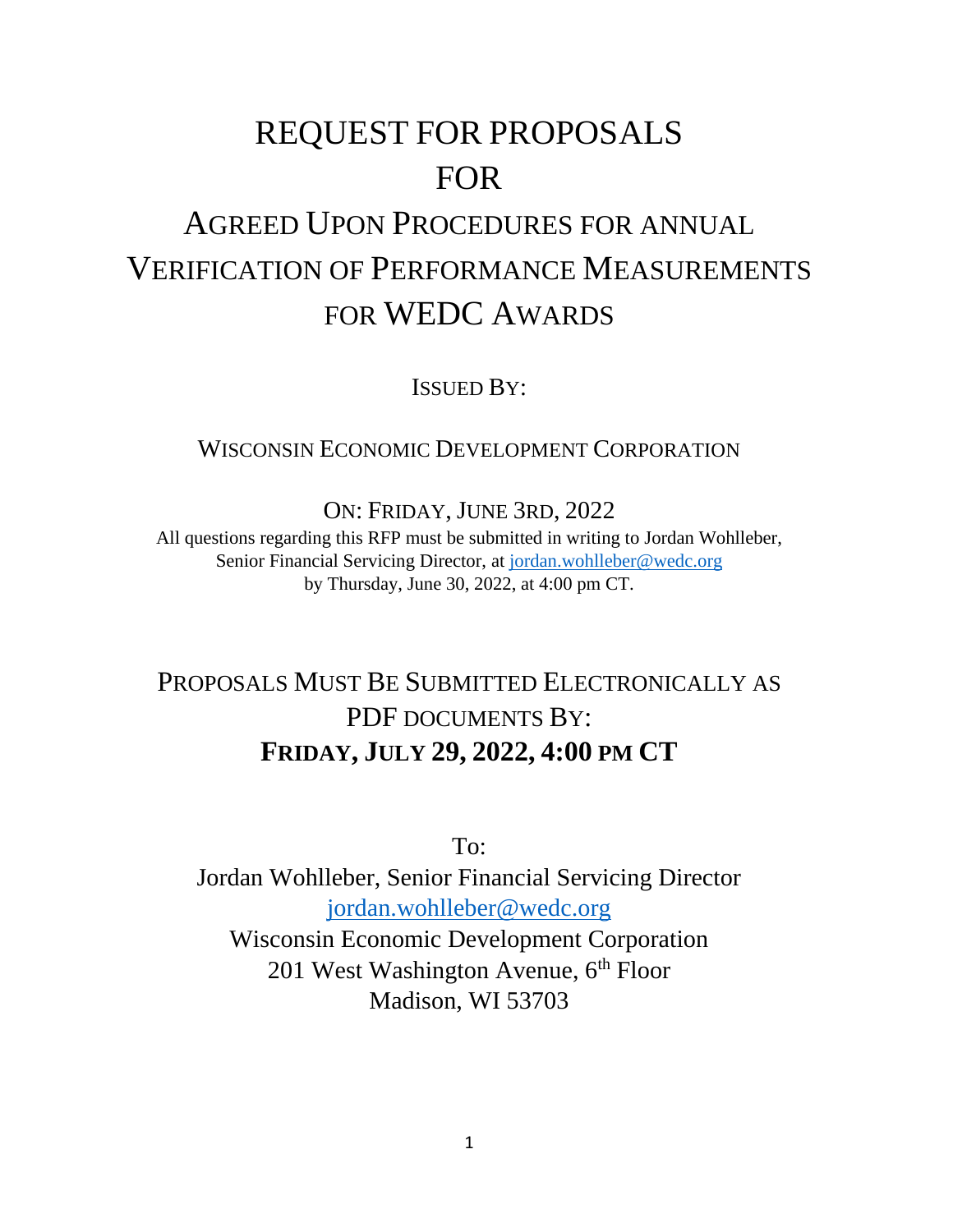| L           |                  | <b>Table of Contents</b> |  |
|-------------|------------------|--------------------------|--|
| II.         |                  |                          |  |
| III.        |                  |                          |  |
| A.          |                  |                          |  |
| <b>B.</b>   |                  |                          |  |
| C.          |                  |                          |  |
| D.          |                  |                          |  |
|             | 1.               |                          |  |
|             |                  |                          |  |
|             | 2.               |                          |  |
|             |                  |                          |  |
|             |                  |                          |  |
|             | 3.               |                          |  |
|             |                  |                          |  |
|             | $\overline{4}$ . |                          |  |
| E.          |                  |                          |  |
|             | 1.               |                          |  |
|             |                  |                          |  |
|             | 2.               |                          |  |
|             | 3.               |                          |  |
|             |                  |                          |  |
|             | 4.               |                          |  |
|             |                  |                          |  |
|             | 5.               |                          |  |
|             |                  |                          |  |
| $F_{\cdot}$ |                  |                          |  |
|             |                  |                          |  |
|             |                  |                          |  |
| A.          |                  |                          |  |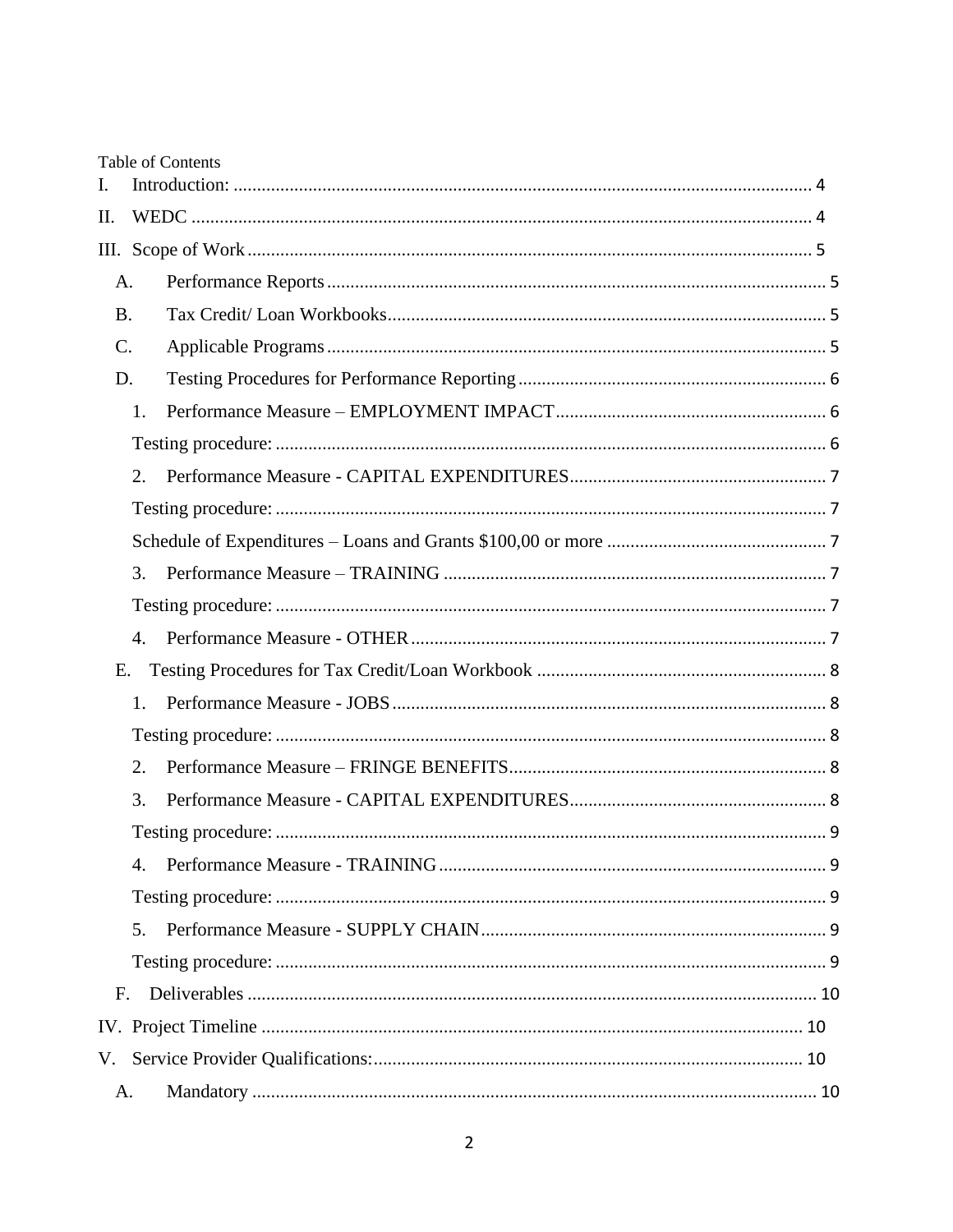| <b>B.</b>       |                                 |
|-----------------|---------------------------------|
| C.              |                                 |
|                 |                                 |
|                 |                                 |
| A.              |                                 |
| <b>B.</b>       |                                 |
| $\mathcal{C}$ . |                                 |
| D.              |                                 |
| Ε.              |                                 |
| F.              |                                 |
| VIII.           |                                 |
| A.              |                                 |
| <b>B.</b>       |                                 |
| C.              |                                 |
| D.              |                                 |
|                 |                                 |
| A.              |                                 |
| <b>B.</b>       |                                 |
| C.              |                                 |
| D.              |                                 |
| Ε.              |                                 |
| F.              | Notice of Intent to Award<br>14 |
|                 |                                 |
|                 |                                 |
|                 |                                 |
|                 |                                 |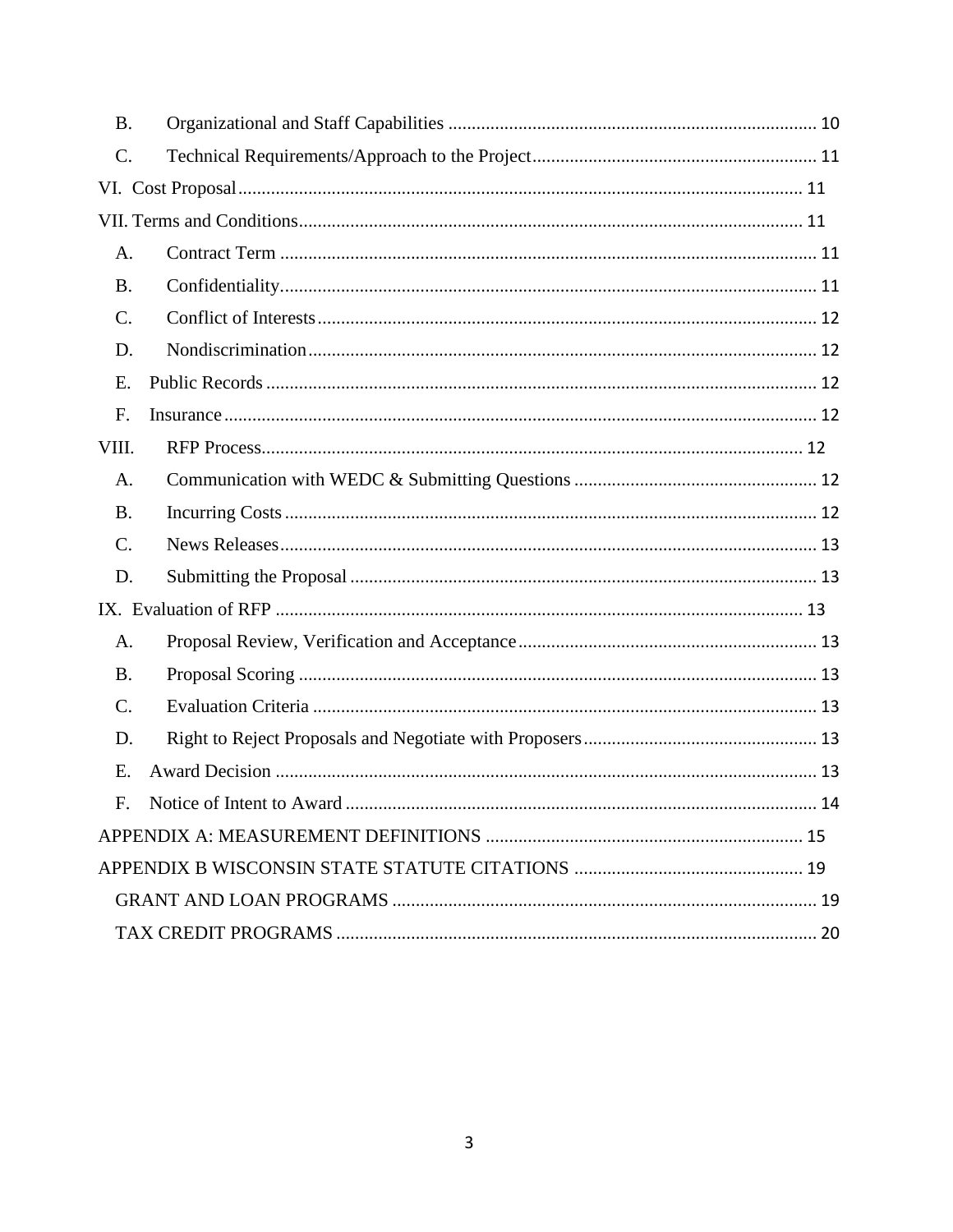#### **Wisconsin Economic Development Corporation**

#### **Request for Proposal (RFP)**

#### **Agreed Upon Procedures for Verification of Performance Measurements for WEDC Awards**

#### <span id="page-3-0"></span>**I. Introduction:**

The Wisconsin Economic Development Corporation (WEDC) requests proposals from firms with significant experience in internal auditing. WEDC, as Wisconsin's lead economic development organization, is seeking to provide *assurance that the annual reporting information WEDC receives from our grant and loan awardees is accurate, through source document verification on a sample selection basis.* 

*Wis. Stat. § 238.03(2)(e),* requires the WEDC to *annually and independently verify, from a sample of grants, loan awards, and tax credits, the accuracy of the information required to be reported (see Appendix B for applicable state statute citations).*

This Request for Proposals (RFP) is issued for the purpose of identifying the most qualified firm for this service that provides the best overall value to WEDC*.* Experienced firms that wish to be considered as potential service providers are asked to submit a proposal. Complete proposal requirements are outlined below and must be submitted by the due date. Each firm that submits a proposal to this RFP will have its proposal reviewed in an open, objective, and independent process.

#### <span id="page-3-1"></span>**II. WEDC**

The Wisconsin Economic Development Corporation (WEDC) is a public body corporate and politic governed by Chapter 238 of the Wisconsin Statutes. WEDC was created under 2011 Wisconsin Act 7 and 2011 Wisconsin Act 32 to replace the economic and community development operations of the former Wisconsin Department of Commerce and to serve as the State of Wisconsin's lead economic development organization. WEDC is governed by a Board of Directors. WEDC's Chief Executive Officer is appointed as directed by statute.

WEDC provides financial and technical assistance and services to businesses and organizations in Wisconsin for the purpose of strengthening economic development and creating and retaining jobs. As of June 30, 2021, WEDC had approximately 116 employees and operating expenditures for FY21 totaled approximately \$116 million, including \$68 million of Federal funds as part of Coronavirus Aid, Relief, and Economic Security (CARES) Act. Revenues to finance its operating activities are derived primarily from state appropriations, loan repayments and other income.

WEDC operates four economic and community development divisions and eight finance and administrative departments primarily in the Madison, Wisconsin, location. WEDC provides grants, loans, tax credits and other financial and technical assistance to its customers. WEDC administers and verifies tax credits but does not make cash payments for tax credits.

WEDC's fiscal year ended June 30, 2012, was the first year of operations and the first year audited. Documents relevant to that audit will be made available to interested proposers.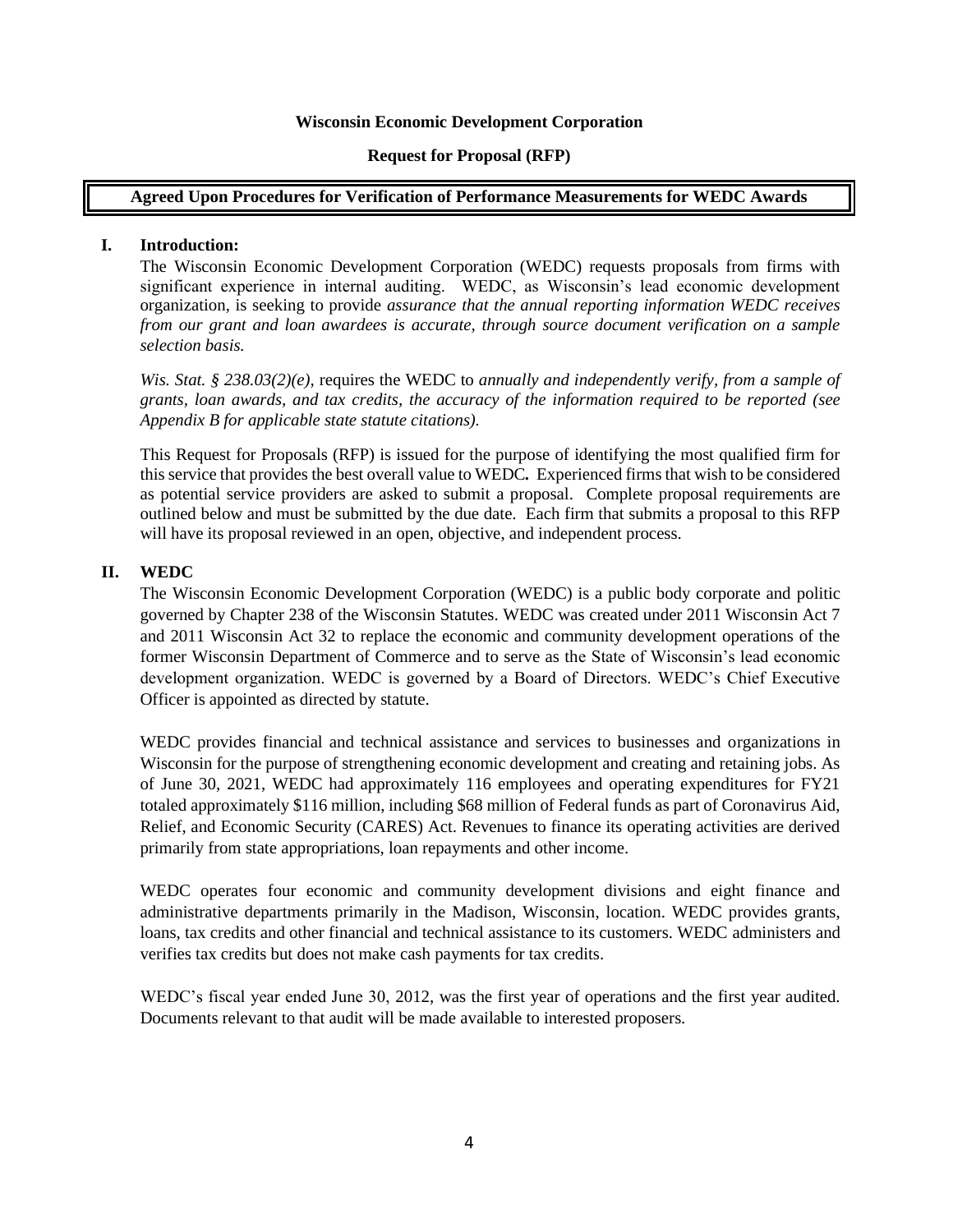#### <span id="page-4-0"></span>**III. Scope of Work**

WEDC receives information from awardees in two separate and distinct ways.

1) performance reports and 2) tax credit excel workbooks.

While WEDC requires the Awardee to attest to the information provided to WEDC, WEDC does not currently require source document verification of the information provided for either performance reports or tax credit workbooks.

WEDC is asking that the selected auditor perform an adequate sample selection audit on an annual basis, and verify, through source documentation obtained directly from the Awardee, that the information provided by the Awardee to WEDC, under both performance reports and tax credit workbooks, is accurate and complete.

All WEDC's award contracts require that the Awardee comply with any auditor document requests. Source documentation to be requested will include, but may not be limited to, system payroll reports, invoices, and internal time and cost allocation reporting.

It is expected that the source documentation can be provided by the Awardee and received directly by the Proposer via a secured portal or other electronic means. On-site visits by the Proposer are not required.

#### <span id="page-4-1"></span>**A. Performance Reports**

For all WEDC grant, loan, and tax credit programs, WEDC requires performance reporting, which includes summary information on measurements such as total jobs and expenditures during the reporting period. Other measurements that may be reported include training costs, number of companies assisted, as well as other program specific measurements (see Appendix A for a list of measurements and their definitions).

This information currently serves as the basis for external reporting on WEDC's website and its Annual Report on Economic Development (ARED).

#### <span id="page-4-2"></span>**B. Tax Credit/ Loan Workbooks**

For those WEDC loan and tax credit programs where job creation or retention, capital expenditure, training cost, or supply chain expenditures are used as the basis for determining the amount of the award and provide the basis for future tax credit verifications or loan forgiveness calculations, WEDC requires more detailed annual reporting to verify activity and progress.

#### <span id="page-4-3"></span>**C. Applicable Programs**

Applicable programs in scope for sample selection for performance reports are:

| <b>Program</b> | <b>Program Name</b>                                  |
|----------------|------------------------------------------------------|
| <b>BF</b>      | <b>Brownfield Redevelopment Financial Assistance</b> |
| $*$ BTC        | <b>Business Development Tax Credits</b>              |
| CΒ             | Capacity Building                                    |
| CC             | Capital Catalyst                                     |
| CDI            | <b>Community Development Investment</b>              |
| CMAG           | <b>Collaborative Market Access Grant</b>             |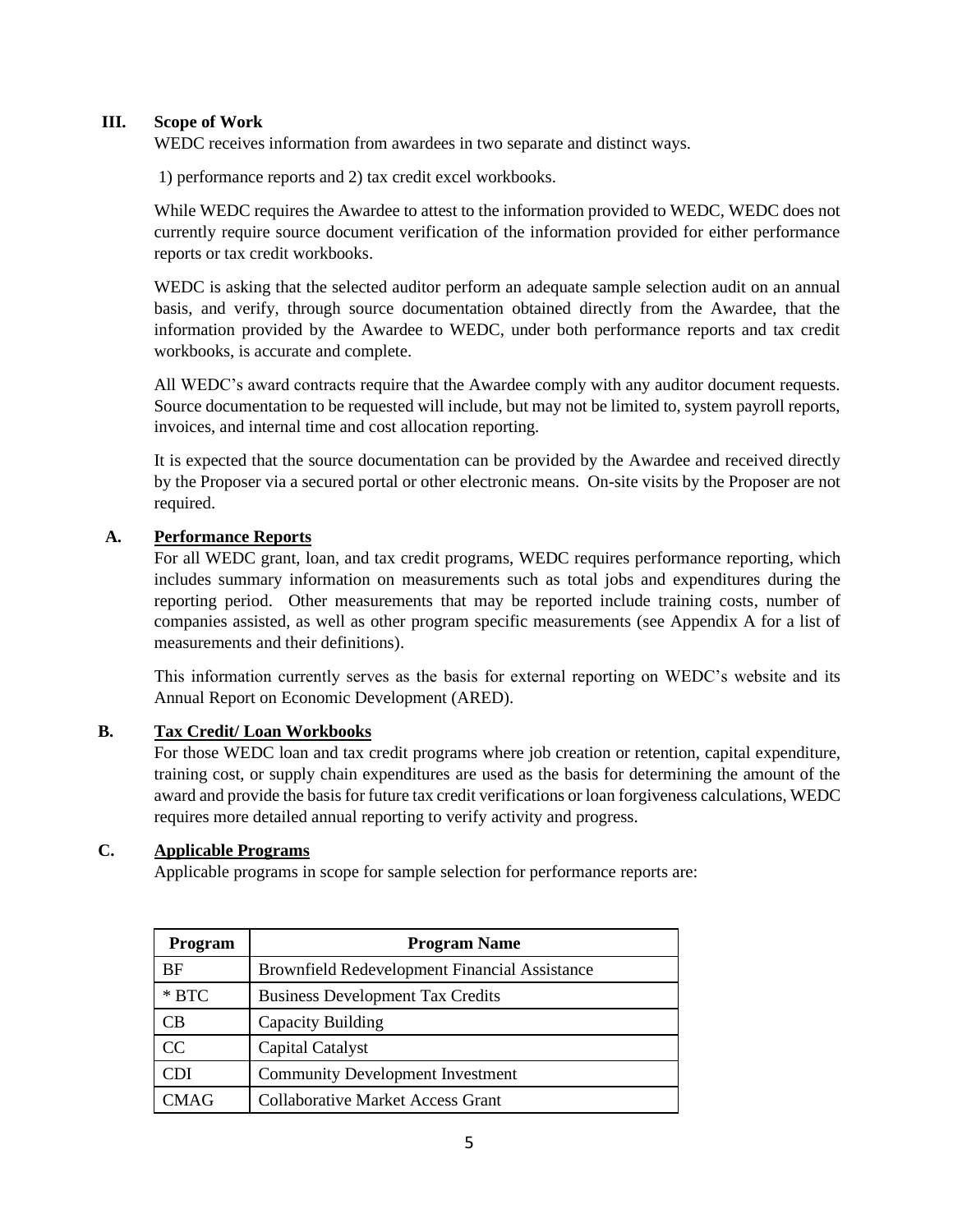| Program       | <b>Program Name</b>                               |
|---------------|---------------------------------------------------|
| <b>DBD</b>    | Diverse Business Development                      |
| <b>DRM</b>    | Disaster Recovery Microloan                       |
| <b>EMG</b>    | <b>Entrepreneurial Micro-Grant</b>                |
| <b>EPG</b>    | <b>Entrepreneurship Partner Grant</b>             |
| <b>EXTECH</b> | ExporTech                                         |
| $*$ EZ        | <b>Enterprise Zone Tax Credits</b>                |
| FLG           | <b>Fabrication Laboratories</b>                   |
| <b>IMAG</b>   | International Market Access Grant                 |
| <b>ISR</b>    | <b>Idle Industrial Sites Redevelopment</b>        |
| ** MSBB       | Main Street Bounceback Grant                      |
| <b>ONBV</b>   | <b>Qualified New Business Venture Tax Credits</b> |
| <b>SAG</b>    | <b>Site Assessment Grants</b>                     |
| <b>SBIR</b>   | <b>Small Business Innovation Research</b>         |
| TDF           | <b>Technology Development Fund</b>                |
| TDL.          | <b>Technology Development Loan</b>                |
| TIP           | <b>Targeted Industry Projects</b>                 |
| WIP           | Wisconsin Investment Pilot                        |

\* Represents a program where a loan/tax credit workbook is also required.

\*\* Special audit program: MSBB is part of the suite of COVID emergency relief programs that are audited in separate, specific audits targeting those programs.

For CY21, WEDC had approximately 820 performance reports submitted for the applicable programs listed above, and 215 loan/tax credit workbooks. The appropriate percentage sample percentage to be used for testing will be determined by the proposer as part of their approach to the project in Section IV and will be the basis for determining cost in Section V.

Exhibit C provides a comprehensive list of measurements collected by Program.

#### <span id="page-5-1"></span><span id="page-5-0"></span>**D. Testing Procedures for Performance Reporting**

#### *1. Performance Measure – EMPLOYMENT IMPACT*

Employment information is reported to WEDC and is based on a full-time employee definition provided by WEDC. Some programs also require reporting of part-time employment and positions in-state and out-of-state.

<span id="page-5-2"></span>**Testing procedure:** Total employee payroll will be requested to tie out the employment totals as reported to WEDC for the period being examined. The Recipient may include a manual reconciliation to tie the employee payroll to the total employment reported to WEDC.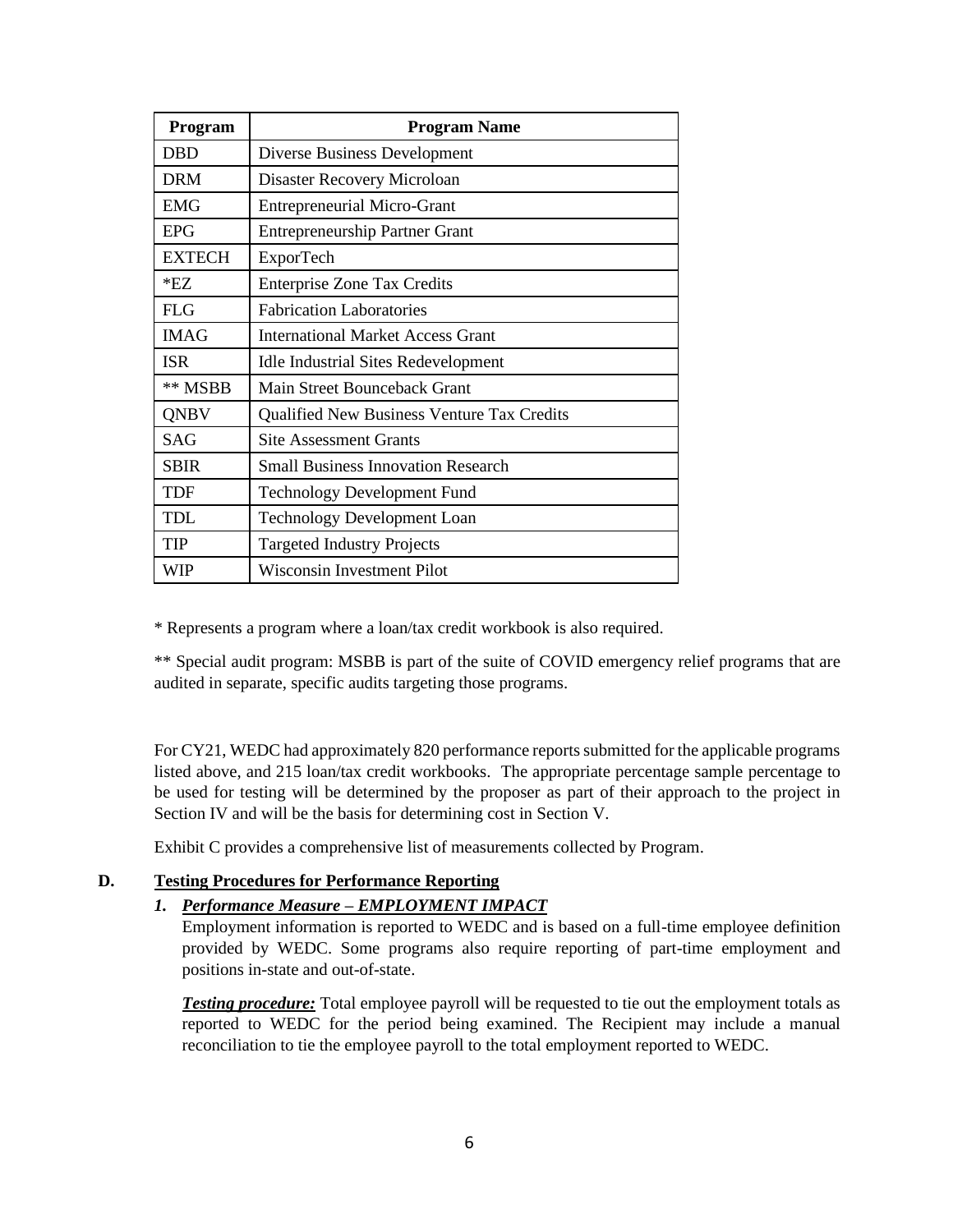#### <span id="page-6-0"></span>*2. Performance Measure - CAPITAL EXPENDITURES*

Cumulative capital expenditure information is provided to WEDC and is based on the definition provided by WEDC.

<span id="page-6-1"></span>*Testing procedure:* An itemized list of expenditures will be requested from the Recipient for the incremental expenditures reported since the previous submission. Individual capital expenditures with a cost of  $>$  \$30,000 will be selected for review for each Report selected. For capital expenditures under the \$30,000 threshold, expenditures will be judgmentally selected to achieve the total coverage percentage threshold as defined by the auditor. Thresholds will be determined on a per project basis, based on data collected by the auditor; the expected sample size and expected dollar coverage will be approved by WEDC prior to the auditor's request for documentation and testing.

#### <span id="page-6-2"></span>*Schedule of Expenditures – Loans and Grants \$100,00 or more*

Each recipient of a grant or loan of at least \$100,000 is required to submit a Schedule of Expenditures (SOE), which includes expenditures of any matching cash or in-kind match, signed by the director or principal officer of the recipient to attest to the accuracy of the SOE. The Recipient must engage an independent certified public accountant to perform procedures, approved by the corporation and consistent with applicable professional standards of the American Institute of Certified Public Accountants, to determine whether the grant or loan funds and any matching cash or in-kind match were expended in accordance with the grant or loan Agreement.

Because awards requiring Schedule of Expenditures (SOE)/ Independent Audit Report (IAR) are tested by an independent accountant over the life of the award, additional testing of capital expenditures will not be performed, unless otherwise directed by WEDC.

#### <span id="page-6-3"></span>*3. Performance Measure – TRAINING*

Cumulative training expenditures and/or employees trained are reported to WEDC based on the definition provided by WEDC.

<span id="page-6-4"></span>*Testing procedure:* For training expenditures, an itemized list of expenditures will be requested of the Recipient. Individual training expenditures with a cost of  $>$  \$30,000 will be selected for review for each reporting period selected for review. For training expenditures under the \$30,000 threshold, expenditures will be judgmentally selected to achieve the total coverage percentage threshold as defined by the auditor. Thresholds will be determined on a per project basis, based on data collected by the auditor; the expected sample size and expected dollar coverage will be approved by WEDC prior to the auditor's request for documentation and testing.

For individuals trained, an itemized list of individuals trained, and appropriate substantiating documentation will be requested of the Recipient.

#### <span id="page-6-5"></span>*4. Performance Measure - OTHER*

Some grant program performance reports may include additional measurements (e.g. number of companies assisted). The testing procedures related to these additional measurements, if quantifiable, will be determined by the auditor on a case-by-case basis, subject to approval by WEDC prior to the auditor's request for documentation and testing.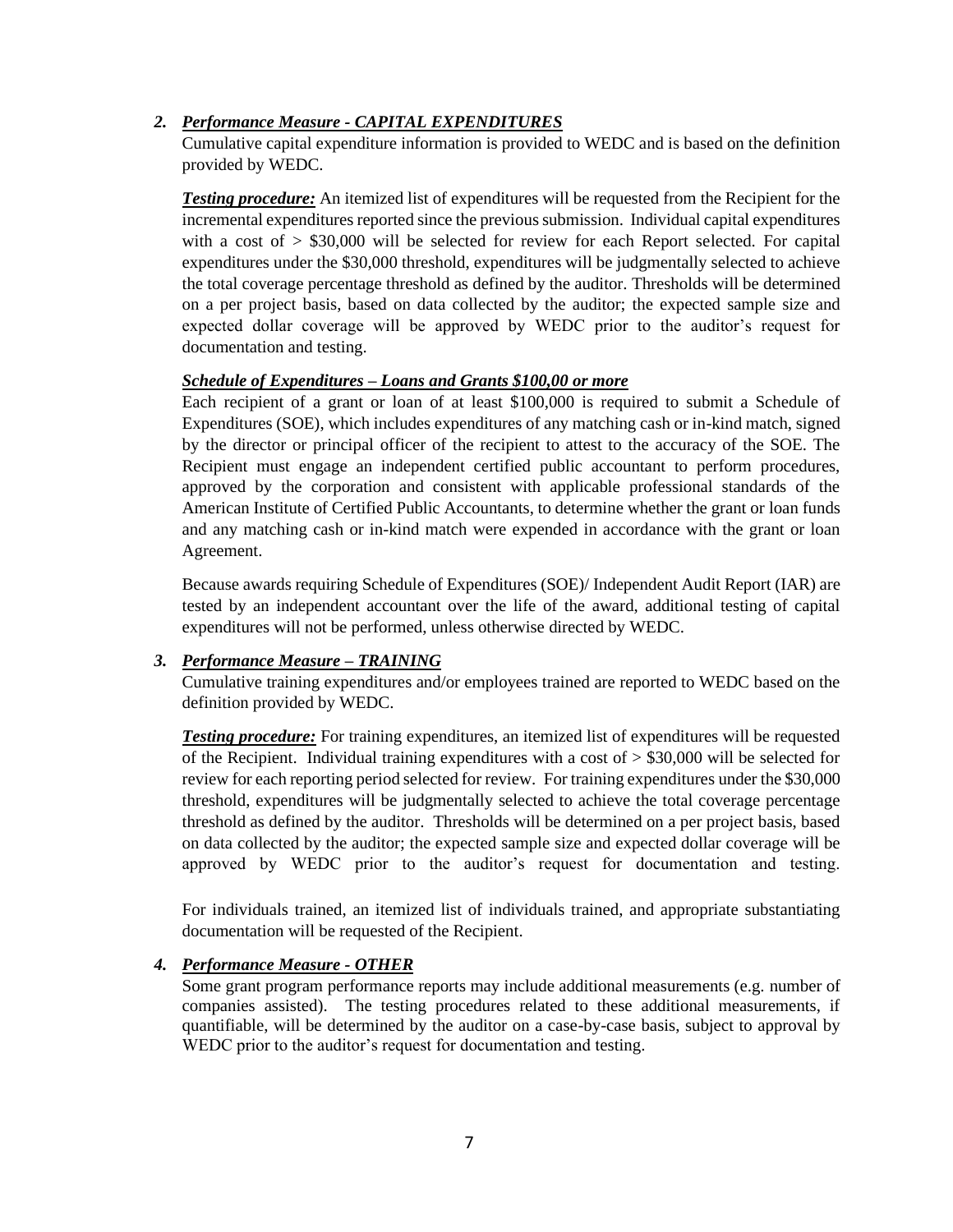#### <span id="page-7-0"></span>**E. Testing Procedures for Tax Credit/Loan Workbook**

#### <span id="page-7-1"></span>*1. Performance Measure - JOBS*

Payroll information is provided to WEDC at an employee level, and depending on the program, contains some, or all, of the following information (Regular Hours Worked, Overtime Hours Worked, Hourly Wage Rate, Exempt/Non-Exempt, Regular Wages, Overtime/Bonus/Commission Wages, Employment Start Date, Termination Date, Benefit

Eligibility, Seasonal Position, Residency, Work Site, Entity).

<span id="page-7-2"></span>*Testing procedure:* The auditor will verify that the wages reported in the Tax Credit Workbook are from payroll periods which were *paid* in the reporting period, as opposed to wages *earned* in the reporting period.

The auditor will verify that the total number of employees reported in the Tax Credit Workbook matches the total number of employees from the payroll period supporting documentation. If the total number of employees does not match, the Recipient shall supply a reconciliation to substantiate what was reported to WEDC.

Individual employees will be selected for review for each reporting period selected for review. Ten percent (10%) or 10 (whichever is greater) of full-time, eligible employees will be judgmentally selected. Any other selection size or methodology will be approved by WEDC prior to the auditor's request for documentation and testing.

The Recipient will provide supporting documentation such that the auditor can test: Full-time status, wage rate for non-exempt employees, seasonality, regular wages paid in the period, bonus and overtime wages are correctly separated (BTC only), employment start date, termination date, work site, and entity. Benefits offered will be individually tested (see below).

If an employee record in the selection has multiple segments, shown in the workbook as multiple rows for a single employee ID, the auditor will test all segments for that employee, including that the segments are appropriately separated and that wages, work site, employment dates, and entity are all correctly attributed to the employee's line item in the workbook.

#### <span id="page-7-3"></span>*2. Performance Measure – FRINGE BENEFITS*

The Recipient attests that they offer fringe benefits to full-time employees included in the award as offered to other full-time employees in the organization in the field "Benefit Eligibility".

*Testing procedure:* Test that the Awardee's personnel policy or employee handbook reference that all full-time employees are all "offered" the same fringe benefits and that at least 50% of the health insurance benefit cost is covered. In addition, individual employees who are selected for jobs review will be tested for fringe benefit eligibility. Test reported benefit status (yes/no) offering of benefits by obtaining an opt-out form or invoices/payroll records to confirm individual participation**.**

#### <span id="page-7-4"></span>*3. Performance Measure - CAPITAL EXPENDITURES*

Eligible capital expenditure information is provided to WEDC at a detailed level, and depending on the program, contains some, or all, of the following information (Investment Description, Investment Type, Date of Investment, Investment Amount).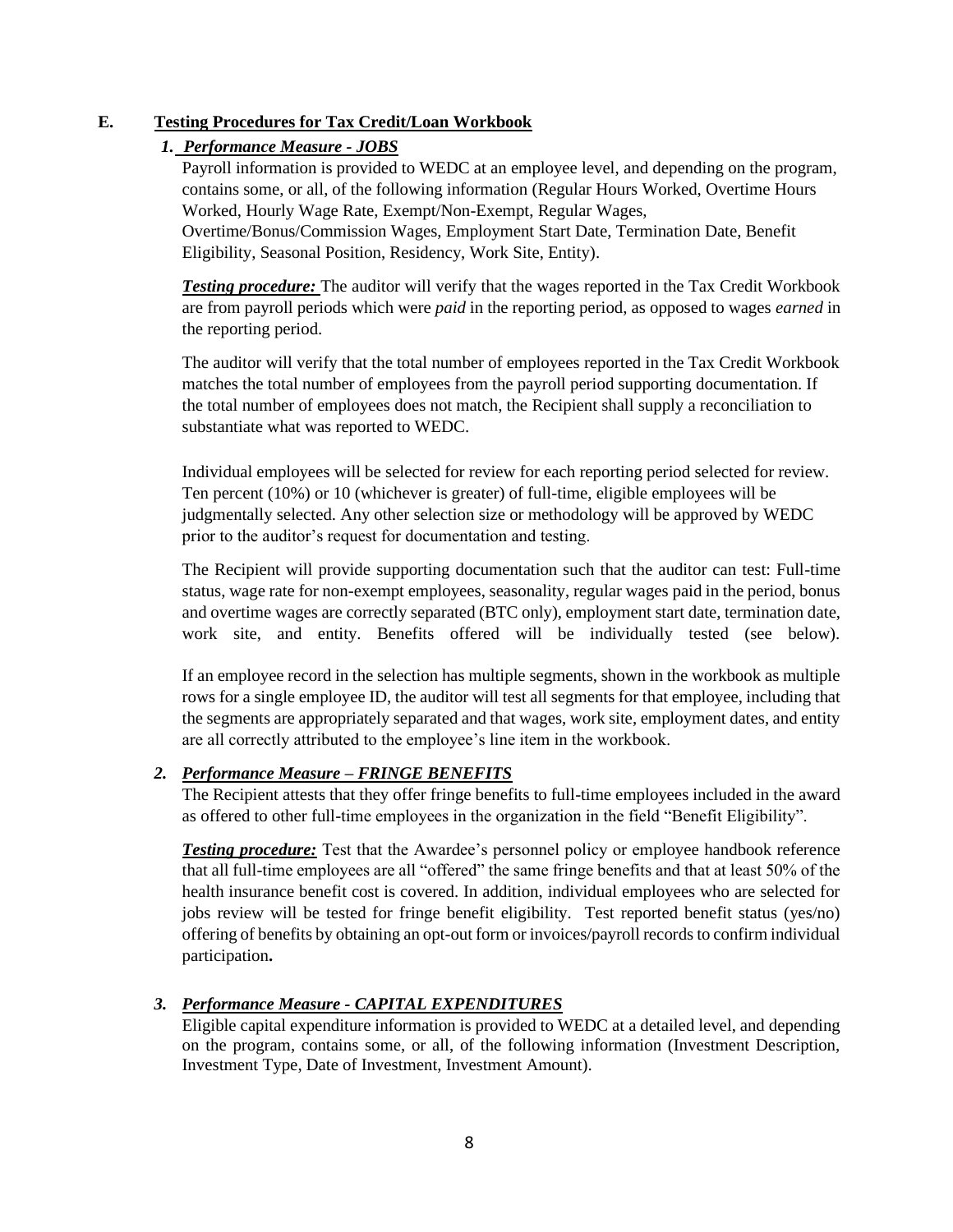<span id="page-8-0"></span>*Testing procedure:* Individual, eligible capital expenditures which were included in the verification of tax credits for the period with a cost of > \$500,000 will be selected for review for each reporting period selected for review. For capital expenditures under the \$500,000 threshold, expenditures will be judgmentally selected to achieve the total coverage percentage threshold. Thresholds will be determined on a per project basis, based on data collected by the auditor; the expected sample size and expected dollar coverage will be approved by WEDC prior to the auditor's request for documentation and testing.

Selected expenditures will be tested for accuracy and eligibility of the investment type, date of investment, and investment amount. The auditor will also examine selected expenditures to determine if the expense is attributable to a "related party or person": a family member, such as a brother, sister, parent, grandparent, child, grandchild, spouse, or in-laws; a corporation, or any entity that owns more than 50% of the recipient; or any company which is part of the same controlled group of companies.

#### <span id="page-8-1"></span>*4. Performance Measure - TRAINING*

Eligible training information is provided to WEDC at a detailed level, and depending on the program, contain some, or all, of the following information (Trainer, Course Description, Trainees, Number of Hours, Hourly Wage, Training Amount, Material Costs, Total Cost).

<span id="page-8-2"></span>*Testing procedure:* Individual, eligible training expenditures which were included in the verification of tax credits for the period with a cost of > \$50,000 will be selected for review for each reporting period selected for review. For training expenditures under the \$50,000 threshold, expenditures will be judgmentally selected to achieve the total coverage percentage threshold. Thresholds will be determined on a per project basis, based on data collected by the auditor; the expected sample size and expected dollar coverage will be approved by WEDC prior to the auditor's request for documentation and testing.

Selected expenditures will be tested for training dates, total cost, that the description provided substantially matches the description on the supporting documentation, and that the employees trained are Wisconsin employees.

#### <span id="page-8-3"></span>*5. Performance Measure - SUPPLY CHAIN*

Eligible supply chain information is provided to WEDC at a detailed level, and depending on the program, contain some, or all, of the following information (Supplier, Expense Description, Location of Supplier, Purchase Date, Purchase Price).

<span id="page-8-4"></span>*Testing procedure:* Individual, eligible supply chain expenditures which were included in the verification of tax credits for the period with a cost of  $> $1,000,000$  will be selected for review for each reporting period selected for review. For supply chain expenditures under the \$1,000,000 threshold, expenditures will be judgmentally selected to achieve the total coverage percentage threshold. Thresholds will be determined on a per project basis, based on data collected by the auditor; the expected sample size and expected dollar coverage will be approved by WEDC prior to the auditor's request for documentation and testing.

Selected expenditures will be tested for Wisconsin location of the supplier, purchase date, and purchase price.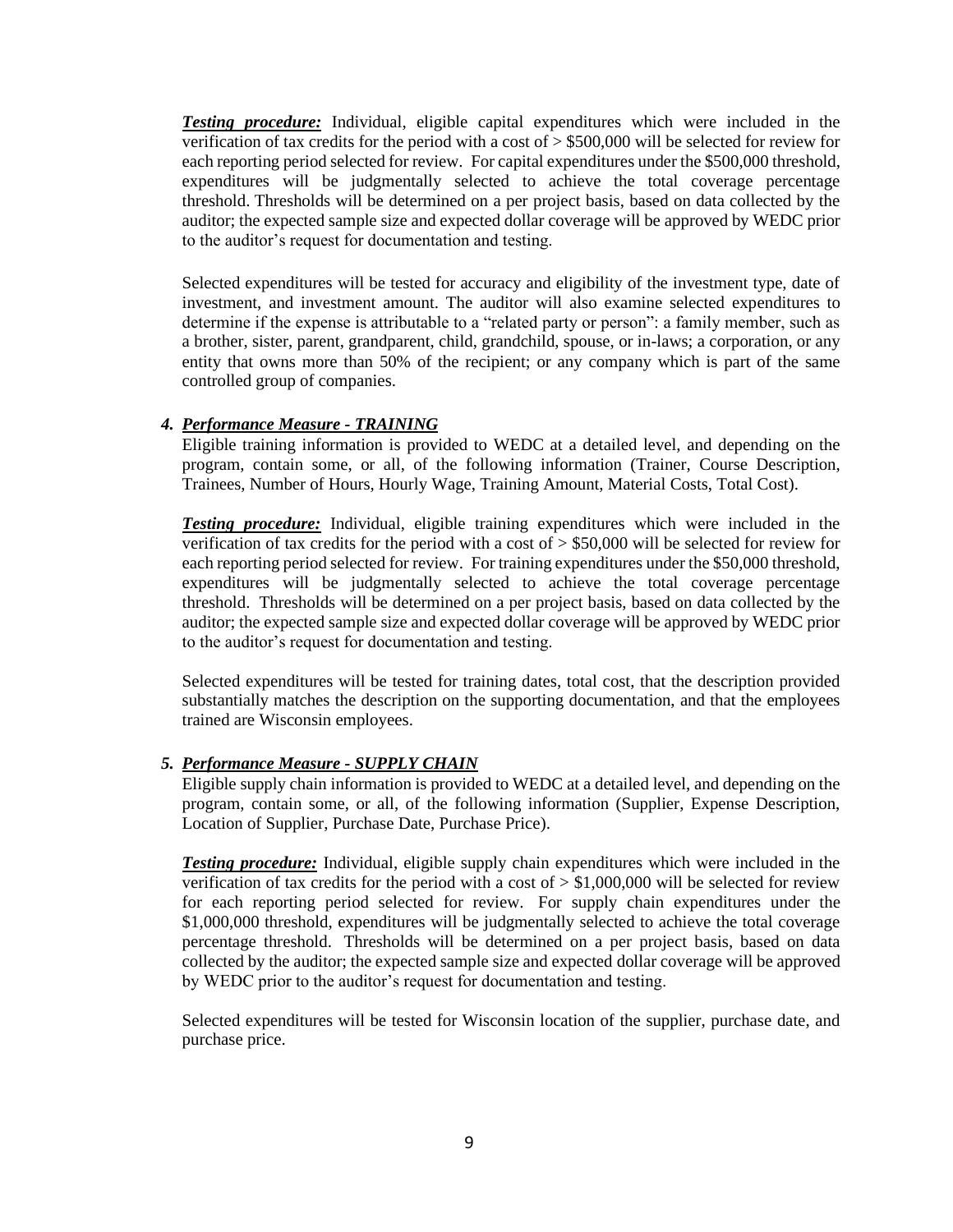#### <span id="page-9-0"></span>**F. Deliverables**

The 3<sup>rd</sup> Party Auditor will provide annual reports detailing the results of testing for the applicable period, including access to the source documentation as requested. These reports will be reviewed by management and will be presented to WEDC's Audit Committee.

#### <span id="page-9-1"></span>**IV. Project Timeline**

Proposers responding to this RFP must be prepared to conform to the following timeline. If this timeline is prohibitively restrictive, please indicate such and propose an alternate timeline.

| <b>Date</b>          | Event                                          |
|----------------------|------------------------------------------------|
| June 3rd, 2022       | RFP issued                                     |
| June 30, 2022        | Deadline to submit questions                   |
| July 8th, 2022       | Answers to submitted questions                 |
| <b>July 29, 2022</b> | <b>Proposals due to WEDC</b>                   |
| August 1 - 15, 2022  | Committee review of proposals                  |
| August 19, 2022      | Target date to notify finalists                |
| August 22-31, 2022   | Target date to interview with finalists        |
| September 15, 2022   | Audit and Budget Committee review of proposals |
| September 30, 2022   | final selection                                |

#### <span id="page-9-2"></span>**V. Service Provider Qualifications:**

Proposers responding to this RFP must provide sufficient responses to all the below requests for information. Failure to respond to any of the requests may result in disqualification of the proposal.

#### <span id="page-9-3"></span>**A. Mandatory**

- Proposers must be independent consulting or public accounting firms
- Proposers must have a minimum of seven years of experience in providing similar services.

#### <span id="page-9-4"></span>**B. Organizational and Staff Capabilities**

- Provide a brief description of the proposer's history and organization.
- Describe the proposer's experience providing similar auditing/monitoring services. Please highlight experience providing such services to public-private state agencies and entities that provide financing services such as grants, loans and tax credits.
- Provide a list of at least three engagements held by the proposer which indicates relevant experience.
- Provide a list of all staff persons who will be involved in carrying out the tasks covered by this RFP, describing each in terms of their involvement in specific tasks and qualifications.
- Provide a resume for each staff person proposed to provide auditing services under this RFP; each resume must include the qualifications, background and experience of the staff person.
- Provide a list of any subcontractors (individual or organizational) that the proposer intends to use when providing services under this RFP (Note: the proposer is not required to use subcontractor(s). However, no subcontractor may be used without WEDC's written approval.)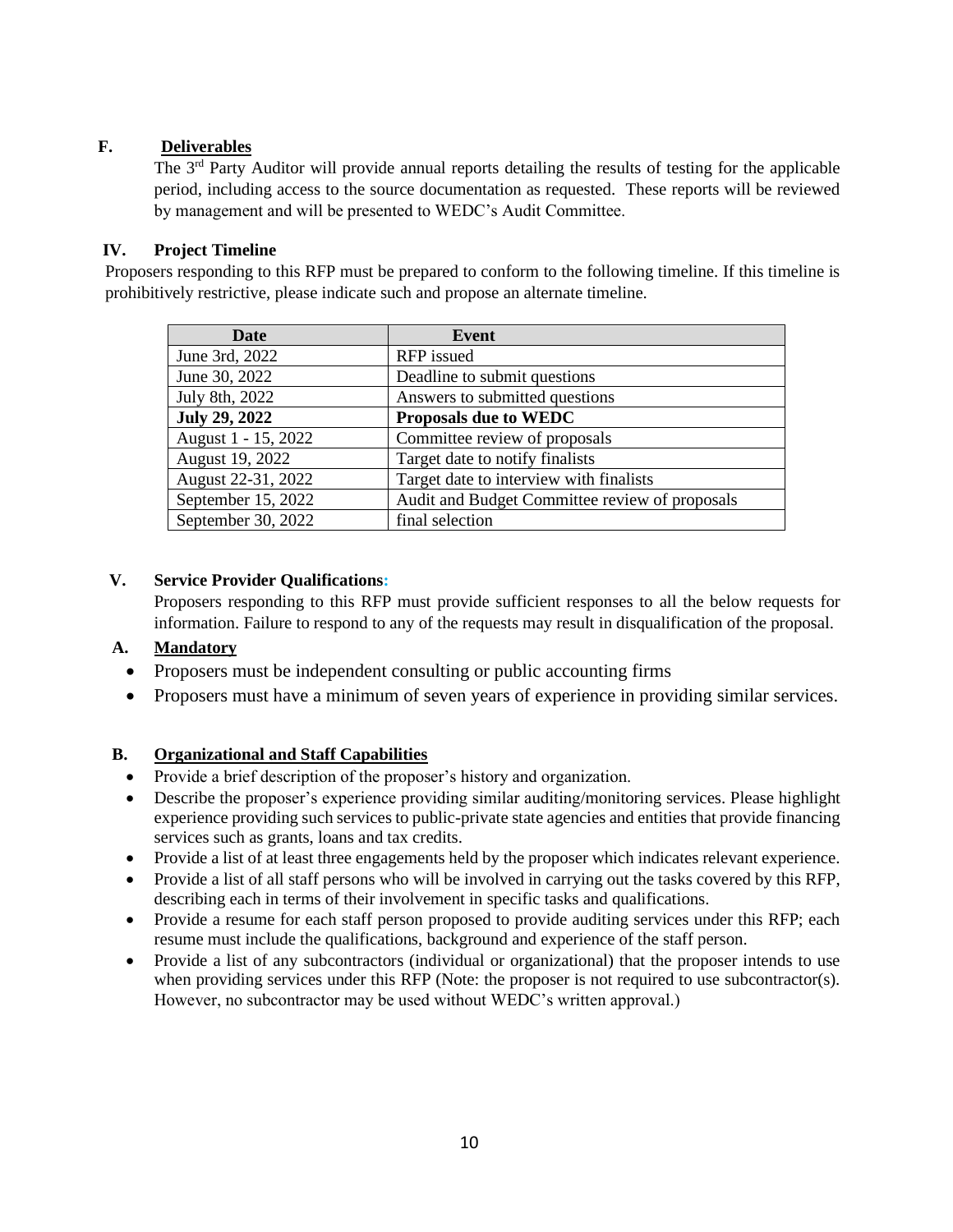- Provide a brief description of how the proposer is working to promote diversity and inclusion within the organization. The Proposer should, at a minimum, describe its organization in terms of the following:
	- o Size
	- o Structure
	- o Areas of practice
	- o Office location(s)
- Indicate whether the proposer is a minority-owned, women-owned, disable-owned, or veteranowned business.

#### <span id="page-10-0"></span>**C. Technical Requirements/Approach to the Project**

Describe, in detail, the proposer's technical approach to the project as outlined in Section III "Scope of Work" of this RFP.

#### <span id="page-10-1"></span>**VI. Cost Proposal**

Proposers should provide a fixed cost proposal, either in total or on a per award basis, for the required auditing services to be provided under this RFP for the contract term, including the renewal period. The cost proposal should include any anticipated out of pocket costs, estimated number of hours and billing rate for each level of team member assigned to the engagement. The actual cost shall not exceed the total cost of the services provided under this RFP. Costs for any of the optional services will be agreed upon when, and if, the services are needed.

#### <span id="page-10-2"></span>**VII. Terms and Conditions**

The following terms and conditions affect responses to this RFP and any resulting contract. These terms shall be adhered to by any interested proposer and are non-negotiable.

#### <span id="page-10-3"></span>**A. Contract Term**

WEDC anticipates that the engagement will be for a period of 3 years, beginning October 1, 2022, for calendar year 2022 performance and compliance report activity, and concludes September 30, 2025, for calendar year 2024 performance and compliance activity. The contract may be renewed for two one-year periods by mutual consent.

#### <span id="page-10-4"></span>**B. Confidentiality.**

Proposer acknowledges that all information, data, records and documents disclosed by WEDC to proposer, or which come to proposer's attention during the course of its response to this RFP or performance under any resulting contract constitute valuable and proprietary assets of WEDC (Confidential Information). Proposer agrees not to disclose the Confidential Information, either directly or indirectly, to any person, entity or affiliate unless required to do so by legal process of law without prior authorization by WEDC. If required to disclose Confidential Information by legal process, Proposer shall provide WEDC with prompt notice so WEDC may seek an appropriate protective order. Except as required to respond to this RFP or during the course of its performance under the terms of any resulting Agreement, proposer shall not use any Confidential Information for its own purposes.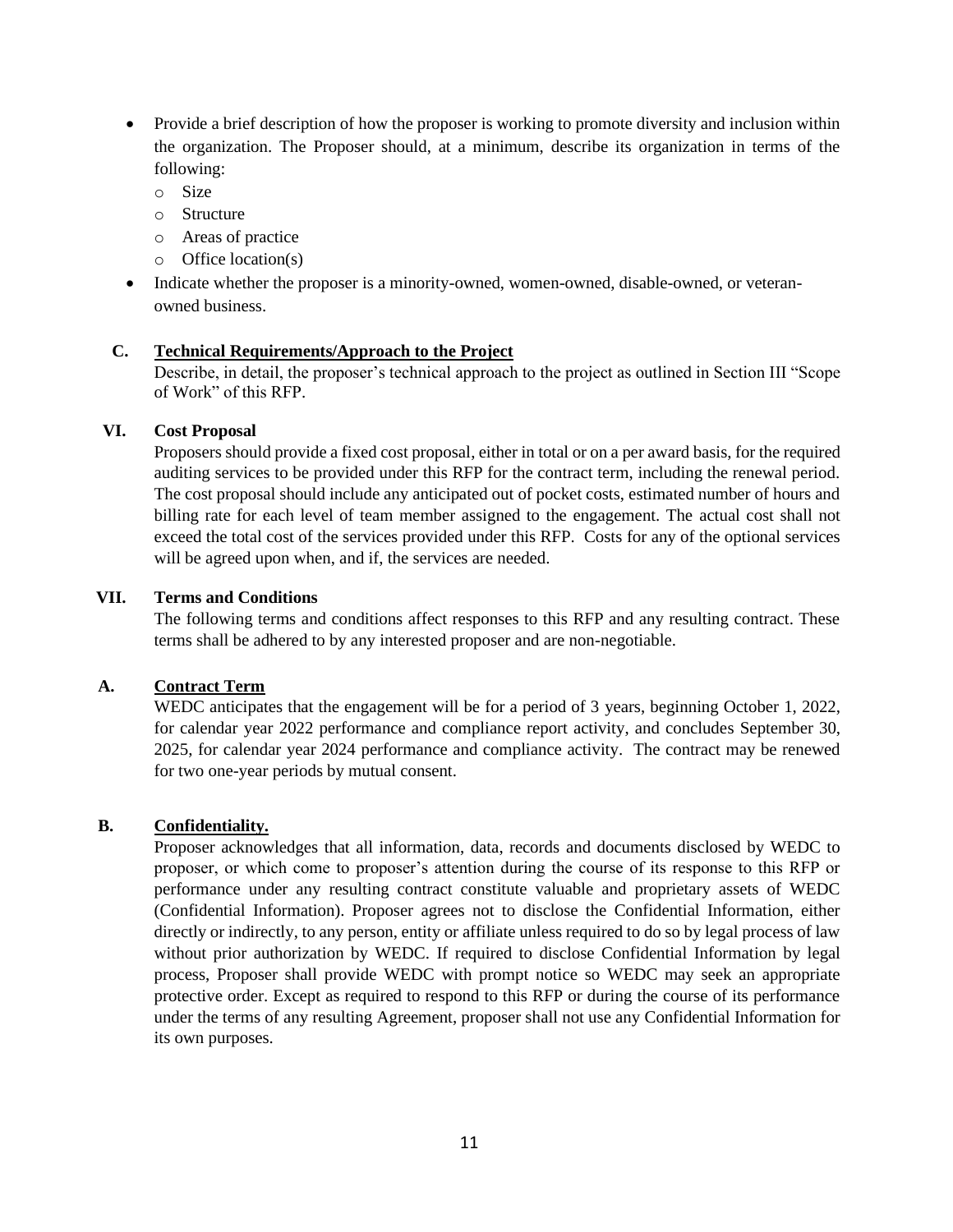#### <span id="page-11-0"></span>**C. Conflict of Interests**

Proposers' response to this RFP must include, in writing, disclosure of any potential conflict of interests that may arise from proposer's performing auditing services for WEDC. Any resulting contract will require that if a vendor fails to disclose a potential conflict of interest, and if WEDC determines such failure to disclose involves a material conflict of interest, the vendor's contract may be declared to be void by WEDC and any amounts paid under the contract may be recovered by WEDC. Vendors shall advise WEDC of any changes in potential conflicts of interest.

#### <span id="page-11-1"></span>**D. Nondiscrimination**

Pursuant to Wisconsin law, any contract resulting from this RFP will include the following language regarding nondiscrimination:

*In connection with the performance of work under this contract, Licensor agrees not to discriminate against any employee or applicant for employment because of age, race, religion, color, handicap, sex, physical condition, developmental disability as defined in Wis. Stat. § 51.01(5), sexual orientation or national origin. This provision shall include, but not be limited to, the following: employment, upgrading, demotion or transfer; recruitment or recruitment advertising; layoff or termination; rates of pay or other forms of compensation; and selection for training, including apprenticeship. Except with respect to sexual orientation, Licensor further agrees to take affirmative action to ensure equal employment opportunities. Licensor agrees to post in conspicuous places, available for employees and applicants for employment, notices to be provided by the recipient officer setting forth the provisions of the nondiscrimination clause.*

#### <span id="page-11-2"></span>**E. Public Records**

Responses to this RFP, any communication with WEDC, and any resulting contract and work product are subject to the public records laws of the State of Wisconsin, § 19.31 et seq. Proposers shall mark documents "confidential" where appropriate for financial and other sensitive materials that should be, to the extent possible, be kept in confidence. WEDC will notify the proposer if it receives a public records request for materials marked confidential.

#### <span id="page-11-3"></span>**F. Insurance**

If awarded the contract, the proposer shall maintain Worker's Compensation, Comprehensive General Liability, including Contractual Liability, and Automobile Liability insurance for any claims that may arise from operations under the contract.

#### <span id="page-11-4"></span>**VIII. RFP Process**

#### <span id="page-11-5"></span>**A. Communication with WEDC & Submitting Questions**

All communication regarding this RFP shall be directed to WEDC's Senior Financial Servicing Director, Jordan Wohlleber at jordan.wohlleber@wedc.org[.](mailto:natalya.krutova@wedc.org) Information regarding this RFP obtained from other sources is unofficial and nonbinding. All questions regarding this RFP must be submitted in writing to Jordan Wohlleber by Thursday, June 30, 2022, at 4:00 p.m. CT.

#### <span id="page-11-6"></span>**B. Incurring Costs**

WEDC is not Liable for any cost incurred by a vendor for responding to this RFP.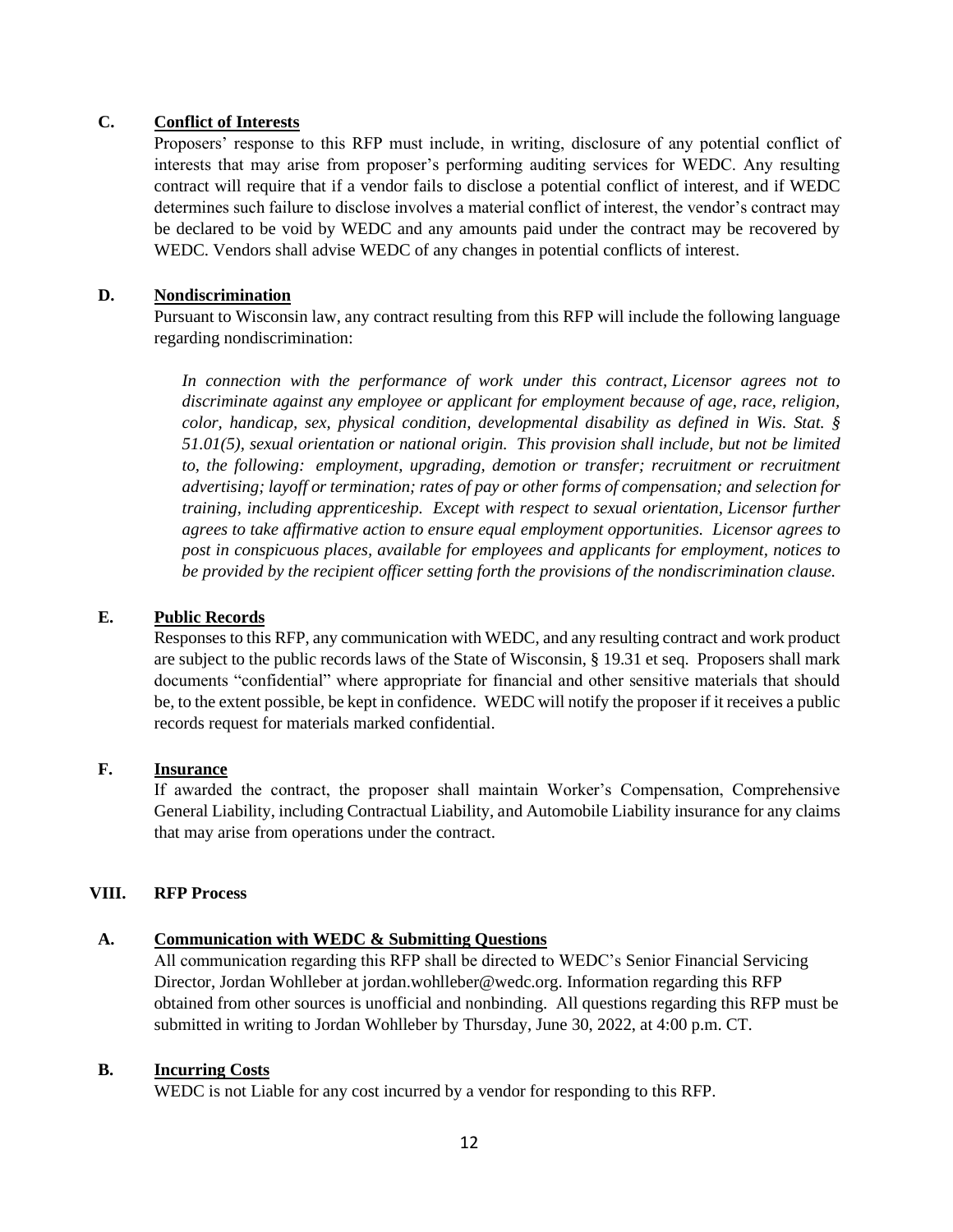#### <span id="page-12-0"></span>**C. News Releases**

News releases pertaining to the RFP or to the acceptance, rejection or evaluation of proposals shall not be made without the prior written approval of WEDC.

#### <span id="page-12-1"></span>**D. Submitting the Proposal**

Proposers shall submit an electronic, PDF, version of their Proposal, to WEDC's Senior Financial Servicing Director, Jordan Wohlleber at jordan.wohlleber@wedc.org, no later than **Friday, July 29, 2022, at 4:00 p.m. CT. Hard copies are not accepted.** Proposal responses should follow the sequence and outline presented in this RFP.

#### <span id="page-12-2"></span>**IX. Evaluation of RFP**

#### <span id="page-12-3"></span>**A. Proposal Review, Verification and Acceptance**

WEDC shall review each proposal to verify that it meets all specified requirements in the RFP. Proposals that do not comply with instructions contained in the RFP may be rejected by WEDC. WEDC reserves the right to waive a particular specification if no proposer meets that specification. WEDC may request reports on the proposer's financial stability. WEDC may reject a proposal if the proposer is determined to have inadequate financial means to provide the required service. WEDC retains the right to accept or reject any or all proposals, or accept or reject any part of a proposal, determined to be in the best interest of WEDC. WEDC shall be the sole judge as to compliance with the instructions contained in this RFP. A proposer may not modify its proposal after submission except to correct minor omissions or miscalculations as directed in writing by WEDC.

#### <span id="page-12-4"></span>**B. Proposal Scoring**

Proposals may be reviewed by the Audit and Budget Committee of the Board of Directors. The Committee may review references, require oral interviews/presentations and use the results in its review.

#### <span id="page-12-5"></span>**C. Evaluation Criteria**

Mandatory requirements must be met in order for a proposal to be considered for award under this RFP. Evaluation of the proposals will be based on the proposer's relevant experience providing like services, the quality of the team dedicated to this project, the proposer's approach to the project and project timeline, and proposed fees.

#### <span id="page-12-6"></span>**D. Right to Reject Proposals and Negotiate with Proposers**

WEDC reserves the right to reject any and all proposals. WEDC may enter into negotiations with multiple vendors regarding the terms of the contract and the cost proposal before determining the highest scoring proposer. WEDC shall not, under any circumstances, reveal a proposer's cost proposal to any other proposer prior to contracting for services.

#### <span id="page-12-7"></span>**E. Award Decision**

WEDC will make the award to the proposer deemed to provide the services described in this RFP at the best value to WEDC, taking into consideration the proposers' experience, expertise, and cost proposals.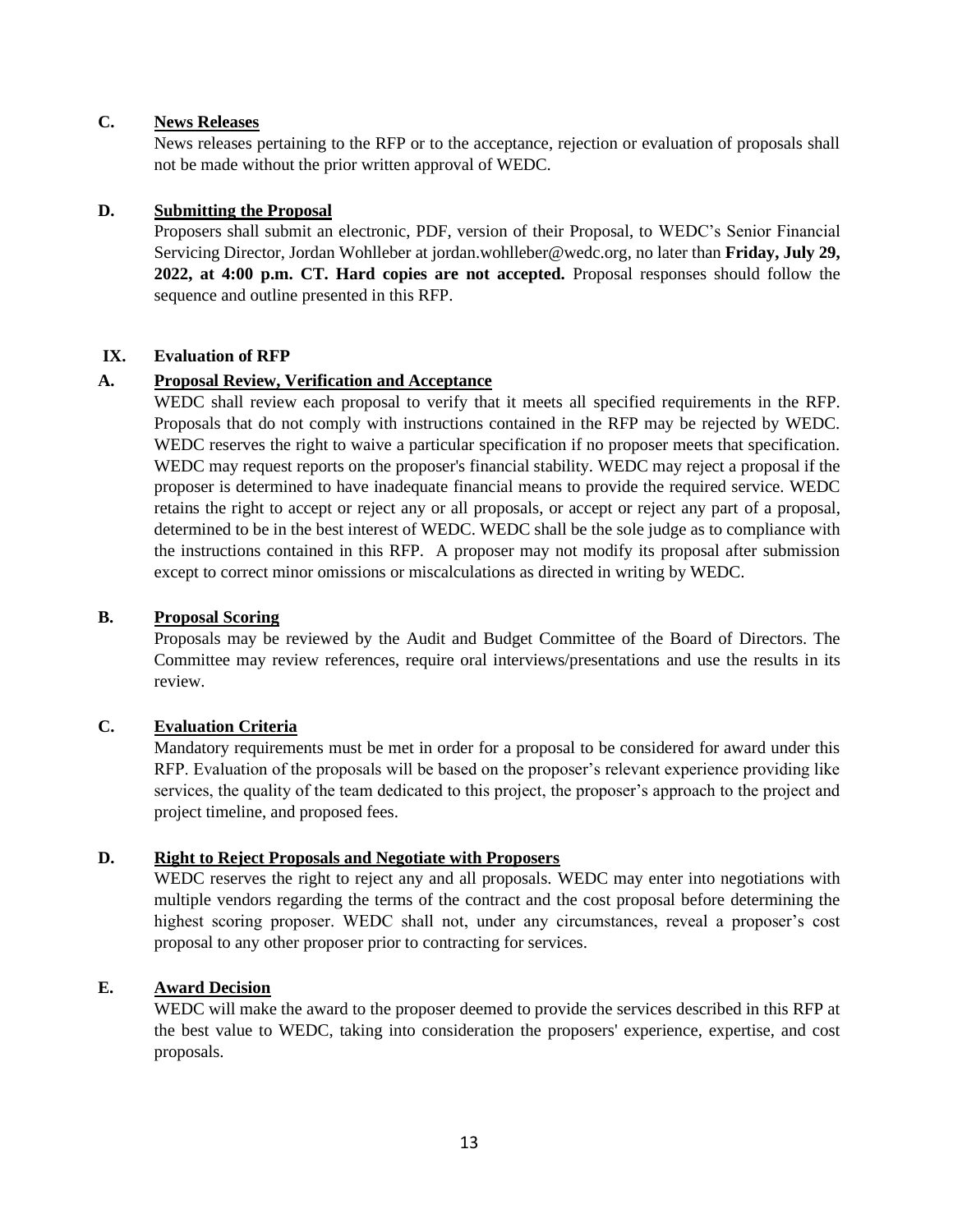### <span id="page-13-0"></span>**F. Notice of Intent to Award**

All proposers who respond to this RFP will be notified in writing of WEDC's intent to award the contract as a result of this RFP.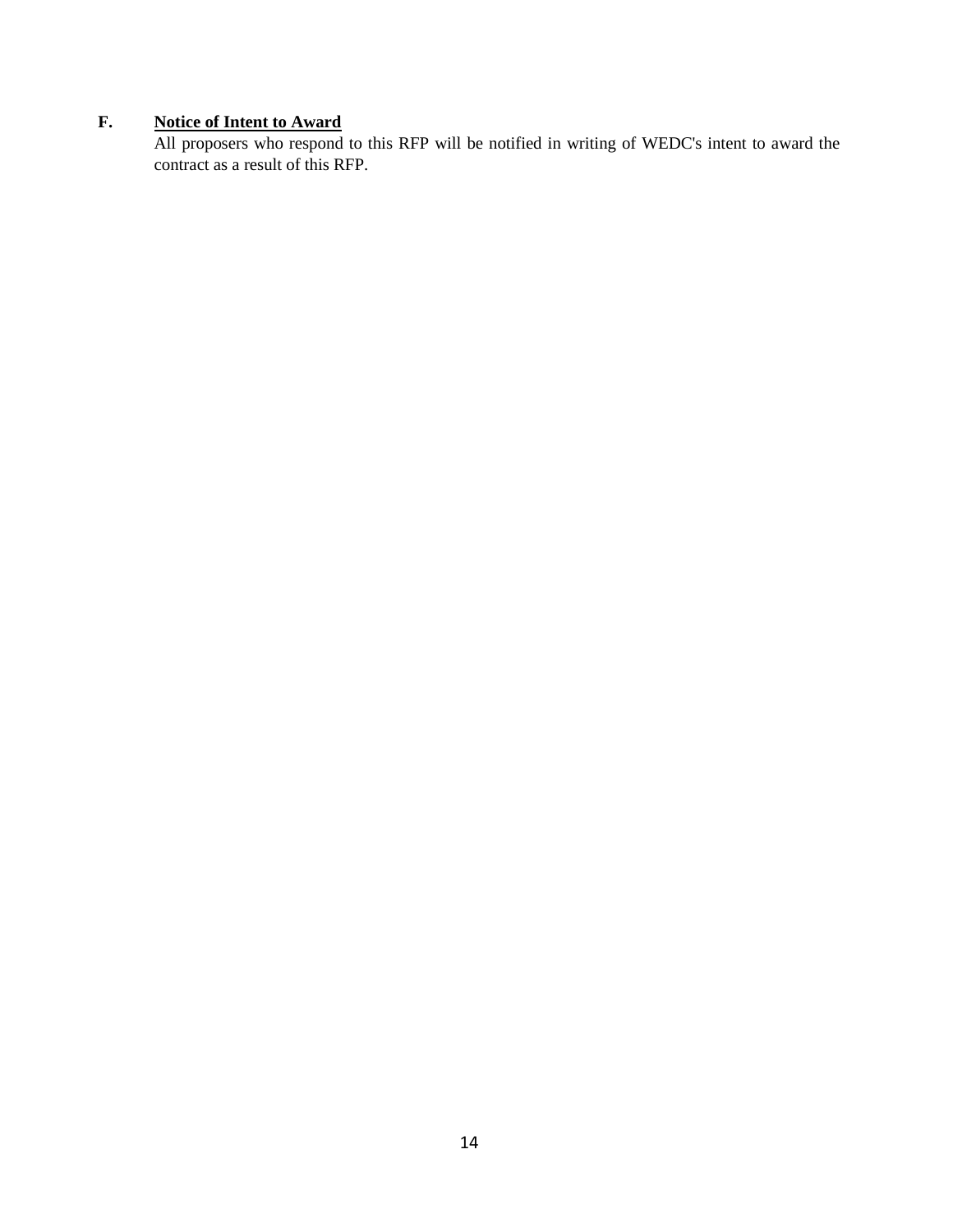#### <span id="page-14-0"></span>**APPENDIX A: MEASUREMENT DEFINITIONS**

| <b>Name</b>                                   | <b>Definition</b>                                                                                                                                                                                                                                                                                                                                                                                                                                                                                                                                                                                                                                                                                                                                                                                                                           | Unit   |
|-----------------------------------------------|---------------------------------------------------------------------------------------------------------------------------------------------------------------------------------------------------------------------------------------------------------------------------------------------------------------------------------------------------------------------------------------------------------------------------------------------------------------------------------------------------------------------------------------------------------------------------------------------------------------------------------------------------------------------------------------------------------------------------------------------------------------------------------------------------------------------------------------------|--------|
| Capital Investment                            | A written commitment by the award recipient to a specific level of total<br>expenditures related to the purchase, acquisition, construction,<br>replacement, or rehabilitation of real or depreciable personal property that<br>is non-current, tangible, and permanent. Eligible property is located in<br>Wisconsin, is intended for long-term use and will not be consumed or sold<br>during the term of the project.                                                                                                                                                                                                                                                                                                                                                                                                                    | Dollar |
| <b>Commercialized Product</b><br><b>Sales</b> | Units Sold or Revenue directly resulting from the commercial sale of the<br>company's product or process.                                                                                                                                                                                                                                                                                                                                                                                                                                                                                                                                                                                                                                                                                                                                   | Dollar |
| Individuals Served/Engaged                    | Total number of customers or individuals who received service that could<br>reasonably be expected to produce a positive and measurable customer<br>impact. Technical assistance that requires substantive time engagement,<br>financial assistance, or assistance that the customer would expect to receive<br>a bottom-line benefit are examples of impactful service.                                                                                                                                                                                                                                                                                                                                                                                                                                                                    | Number |
| <b>Job Creation</b>                           | A written commitment by the award recipient to create and fill within a<br>specified period of time a specified number of new, full-time positions in<br>excess of the baseline number of positions existing at a Wisconsin<br>project/work site at the time of commitment.<br>A "Full-Time Job" means a regular, non-seasonal full-time position in<br>which the annual pay for the position is more than the amount determined<br>by multiplying 2,080 by 150% of the federal minimum wage, and an<br>individual in the position is offered retirement, health, and other benefits<br>that are equivalent to the retirement, health, and other benefits offered to<br>an individual who is required to work at least 2,080 hours per year. "Full-<br>Time Job" does not include initial training before an employment position<br>begins. | Number |
| <b>Job Retention</b>                          | A written commitment by the award recipient to maintain for a specified<br>period of time a specified number of existing full-time positions in place at<br>a Wisconsin project/work site at the time of commitment.<br>A "Full-Time Job" means a regular, non-seasonal full-time position in<br>which the annual pay for the position is more than the amount determined<br>by multiplying 2,080 by 150% of the federal minimum wage, and an<br>individual in the position is offered retirement, health, and other benefits<br>that are equivalent to the retirement, health, and other benefits offered to<br>an individual who is required to work at least 2,080 hours per year. "Full-<br>Time Job" does not include initial training before an employment position<br>begins.                                                        | Number |
| Leverage - Total                              | All dollars leveraged through all private, public, and recipient match/cost<br>share sources                                                                                                                                                                                                                                                                                                                                                                                                                                                                                                                                                                                                                                                                                                                                                | Dollar |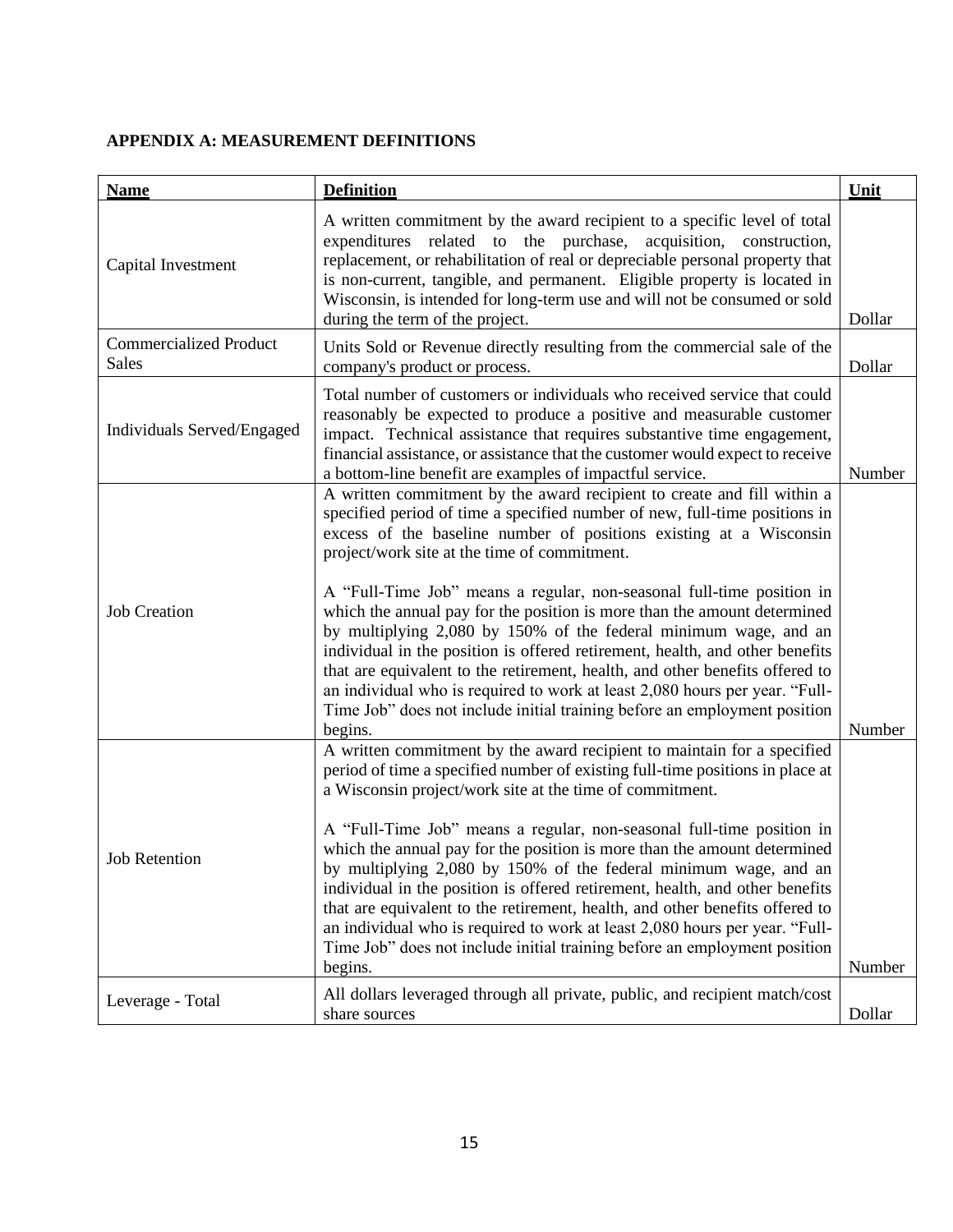| Organizations<br>Served/Engaged                                      | Total number of core customers (typically businesses) engaged by the<br>recipient. An engagement means that a customer has had some type of<br>value-added experience with your organization even if the interaction is<br>brief in nature. Seminar participation, providing a referral, providing<br>information upon request, executing a technical assistance project, and<br>providing financial support are all examples. | Number |
|----------------------------------------------------------------------|--------------------------------------------------------------------------------------------------------------------------------------------------------------------------------------------------------------------------------------------------------------------------------------------------------------------------------------------------------------------------------------------------------------------------------|--------|
| Pass-through Businesses<br>Assisted (Financial)                      | Total number of businesses provided financial assistance by the award<br>recipient.                                                                                                                                                                                                                                                                                                                                            | Number |
| Pass-through Businesses<br>Assisted (Technical)                      | Total number of core businesses provided technical assistance by the award<br>recipient.                                                                                                                                                                                                                                                                                                                                       | Number |
| Pass-through Communities<br>Assisted (Financial)                     | Total number of communities provided financial assistance by the award<br>recipient. A community has had value-added experience reasonably<br>expected to result in measurable material improvement with the recipient<br>organization.                                                                                                                                                                                        | Number |
| Pass-through Communities<br>Assisted (Technical)                     | Total number of communities provided technical assistance by the award<br>recipient. A community has had value-added experience reasonably<br>expected to result in measurable material improvement with the recipient<br>organization.                                                                                                                                                                                        | Number |
| Pass-through Job Creation                                            | Number of full-time positions the pass-through recipient creates in excess<br>of the baseline number of positions existing at the time of assistance to the<br>pass-through recipient.                                                                                                                                                                                                                                         | Number |
| Pass-through Job Retention                                           | Number of full-time positions that are retained by the pass-through<br>recipient.                                                                                                                                                                                                                                                                                                                                              | Number |
| Pass-through Leverage -<br>Total                                     | Dollars leveraged through all private, public, and recipient match/cost<br>share sources at the end recipient level.                                                                                                                                                                                                                                                                                                           | Dollar |
| Pass-through Organizations<br>Assisted                               | Total number of core customers (typically businesses) provided<br>substantive assistance by the award recipient. A customer has had value-<br>added experience reasonably expected to result in measurable material<br>improvement with the recipient organization. Typically, funds or<br>substantial technical assistance are required to meet this threshold.                                                               | Number |
| Pass-through Partner<br><b>Organizations Assisted</b><br>(Financial) | Total number of partner organizations provided financial assistance by the<br>award recipient. A partner organization has had value-added experience<br>reasonably expected to result in measurable material improvement with the<br>recipient organization. Partner organizations in this instance consist of<br>entities such as a chamber of commerce or non-profit.                                                        | Number |
| Pass-through Partner<br><b>Organizations Assisted</b><br>(Technical) | Total number of partner organizations provided technical assistance by the<br>award recipient. A partner organization has had value-added experience<br>reasonably expected to result in measurable material improvement with the<br>recipient organization. Partner organizations in this instance consist of<br>entities such as a chamber of commerce or non-profit.                                                        | Number |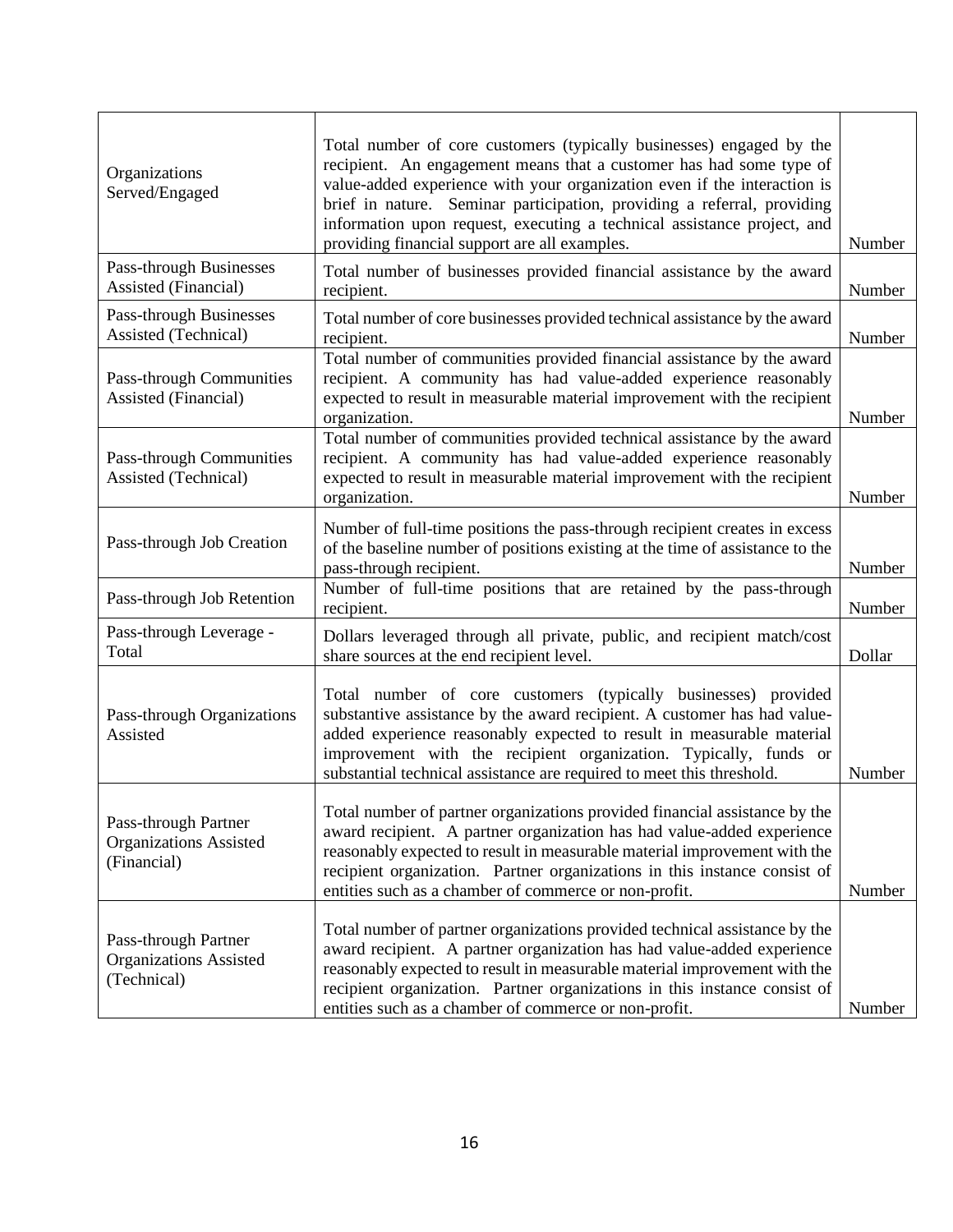| Pass-through Workers<br><b>Trained (Gross)</b>           | Sum of written commitments by award recipients to provide specifically<br>approved training to a specified number of full-time positions at<br>project/work sites in the State of Wisconsin in existence at the time of the<br>award. Full-time positions are defined as permanent, 2,080 hour per year,<br>non-vacant, non-construction, non-independent contractor jobs in the<br>Wisconsin and employing Wisconsin residents.   | Number |
|----------------------------------------------------------|------------------------------------------------------------------------------------------------------------------------------------------------------------------------------------------------------------------------------------------------------------------------------------------------------------------------------------------------------------------------------------------------------------------------------------|--------|
| Performance Milestone                                    | Defined stage of the project, completion of which demonstrates impact to<br>the State.                                                                                                                                                                                                                                                                                                                                             | Yes/No |
| Plans Completed                                          | Completion of a business plan, feasibility study, or other planning<br>document which is a stipulation of funding and contributes to specifically-<br>identified, planned outcomes.                                                                                                                                                                                                                                                | Yes/No |
| Property Acquisition -<br>Realty                         | Expenditures to acquire land or real estate.                                                                                                                                                                                                                                                                                                                                                                                       | Yes/No |
| Site Work - Demolition                                   | Removal or tearing down of existing buildings, improvements, or other<br>structures from a site in order to make the site suitable for development<br>and/or redevelopment. Asbestos abatement may be counted as a<br>demolition expense if the project site has demonstrated soil and/ or<br>groundwater contamination.                                                                                                           | Dollar |
| Site Work - Investigation                                | Investigation of environmental contamination on an eligible site or facility<br>for the purposes of reducing or eliminating environmental contamination.<br>The purpose of the site investigation is to define the degree and extent of<br>contamination so that a site can move forward on remediation activities so<br>that environmental closure can be attained.                                                               | Dollar |
| Site Work - Remediation/<br><b>Environmental Cleanup</b> | Also known as decommissioning; Remediation, removal or abatement of<br>structures, materials, or soil which are hazardous or contaminated. The<br>purpose of the remediation is to attain environmental closure. Monitoring<br>of a plume of contamination may be included under remediation. Hauling<br>of soil to a licensed land fill and providing a cap to prevent contact risks<br>are also common remediation expenditures. | Dollar |
| Site Work - Site Prep                                    | Site preparation including excavation, removal of<br>debris/vegetation/waste/excess material, installation of erosion controls,<br>grading, and final trim resulting in a site with proper elevations and<br>suitable for development and/or redevelopment, to provide access, or to<br>control stormwater runoff. The installation of geo-piers and other geo-<br>technical work may be considered as site preparation.           | Dollar |
| <b>Taxable Property Value</b>                            | Creation of new property or increase in value with an effect of increased<br>tax base.                                                                                                                                                                                                                                                                                                                                             | Dollar |
| <b>Trade Mission Participation</b>                       | Completion of a foreign trade mission                                                                                                                                                                                                                                                                                                                                                                                              | Yes/No |
| <b>Trade Show Participation</b>                          | Attendance or presentation at a trade show                                                                                                                                                                                                                                                                                                                                                                                         | Yes/No |
| <b>Wisconsin Goods Purchased</b>                         | Purchase a specific amount of goods from Wisconsin suppliers.                                                                                                                                                                                                                                                                                                                                                                      | Dollar |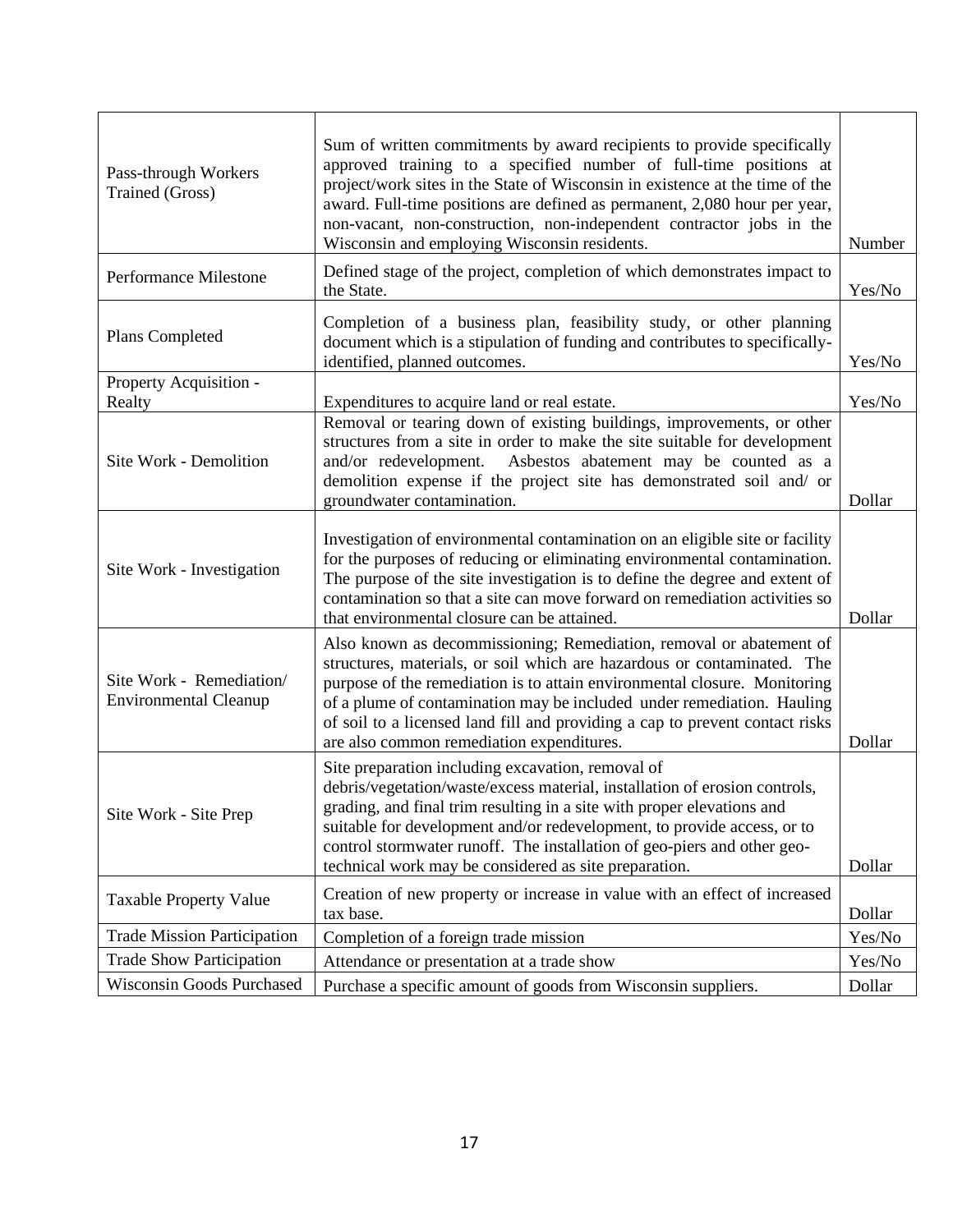| Workers Trained (gross)                   | A written commitment by the award recipient to provide specifically<br>approved training to a specified number of full-time positions at a<br>project/work site in the State of Wisconsin in existence at the time of the<br>award. Full-time positions are defined as permanent, 2,080 hour per year,<br>non-vacant, non-construction, non-independent contractor jobs located in<br>the State of Wisconsin and employing Wisconsin residents. | Number |
|-------------------------------------------|-------------------------------------------------------------------------------------------------------------------------------------------------------------------------------------------------------------------------------------------------------------------------------------------------------------------------------------------------------------------------------------------------------------------------------------------------|--------|
| <b>Workforce Training</b><br>Expenditures | Expenditures towards costs related to the provision of training to new or<br>existing employees.                                                                                                                                                                                                                                                                                                                                                | Dollar |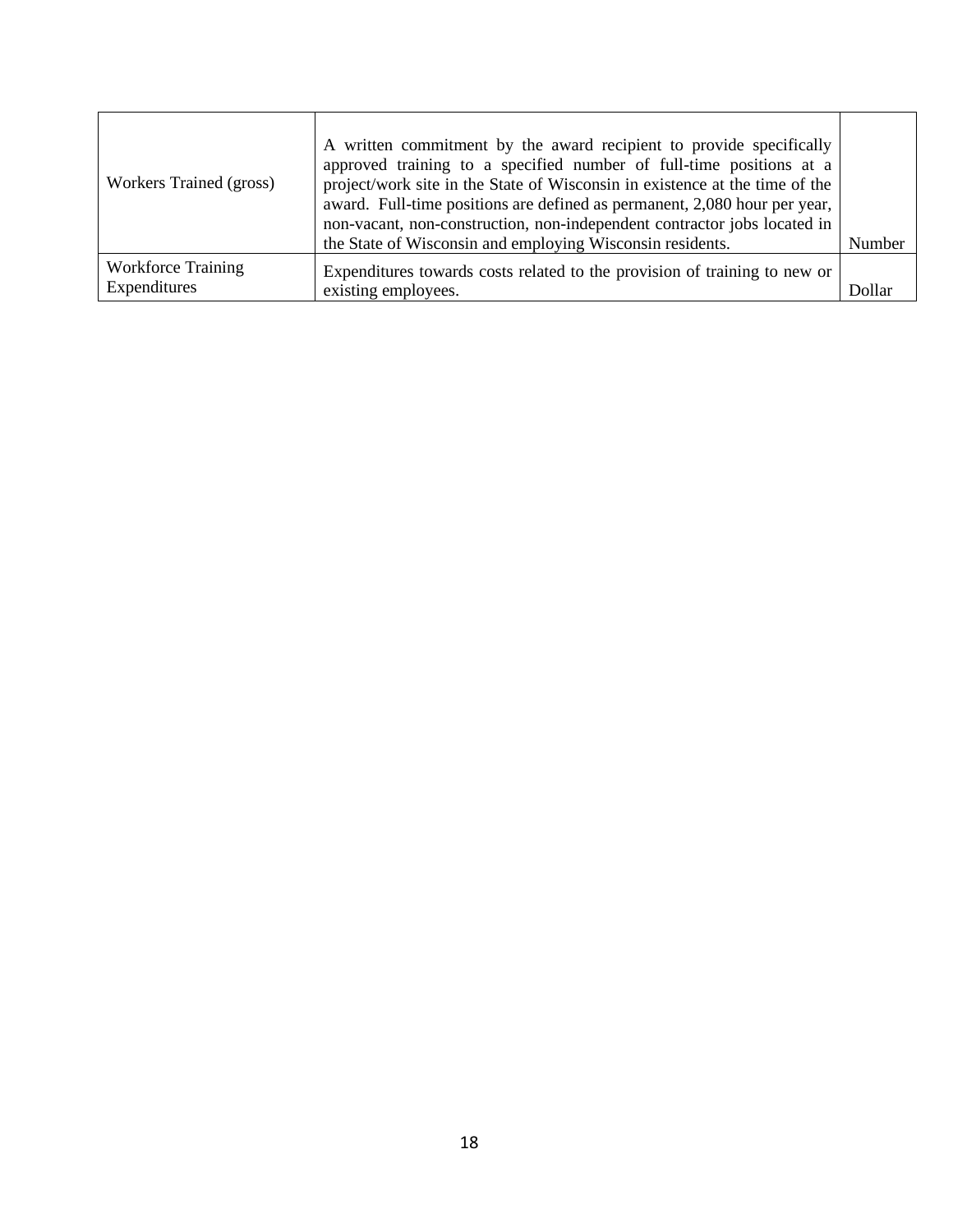#### <span id="page-18-0"></span>**APPENDIX B WISCONSIN STATE STATUTE CITATIONS REGARDING VERIFICATIONS**

#### <span id="page-18-1"></span>**GRANT AND LOAN PROGRAMS**

**238.03 Duties of the Board:** [https://docs.legis.wisconsin.gov/document/statutes/238.03\(2\)](https://docs.legis.wisconsin.gov/document/statutes/238.03(2))

- (2) For each program developed and implemented by the board, the board shall do all of the following:
- **(a)** Establish clear and measurable goals for the program that are tied to statutory or programmatic policy objectives.
- **(b)** Establish at least one quantifiable benchmark for each program goal described in par. [\(a\).](https://docs.legis.wisconsin.gov/document/statutes/238.03(2)(a))
- **(c)** Require that each recipient of a grant or loan under the program submit a report to the corporation. Each contract with a recipient of a grant or loan under the program must specify the frequency and format of the report to be submitted to the corporation and the performance measures to be included in the report.
- **(d)** Establish a method for evaluating the projected results of the program with actual outcomes as determined by evaluating the information described in pars. [\(a\)](https://docs.legis.wisconsin.gov/document/statutes/238.03(2)(a)) and [\(b\).](https://docs.legis.wisconsin.gov/document/statutes/238.03(2)(b))
- **(e) Annually and independently verify, from a sample of grants and loans, the accuracy of the information required to be reported under par. [\(c\).](https://docs.legis.wisconsin.gov/document/statutes/238.03(2)(c))**

#### **238.03 Duties of the Board:** [https://docs.legis.wisconsin.gov/document/statutes/238.03\(3\)\(a\)](https://docs.legis.wisconsin.gov/document/statutes/238.03(3)(a))

- (3) The board shall require for each program developed and implemented by the board all of the following:
- **(a)** That each recipient of a grant or loan under the program of at least \$100,000 submit to the corporation, within 120 days after the end of the recipient's fiscal year in which any grant or loan funds were expended, a schedule of expenditures of the grant or loan funds, including expenditures of any matching cash or in-kind match, signed by the director or principal officer of the recipient to attest to the accuracy of the schedule of expenditures. The recipient shall engage an independent certified public accountant to perform procedures, approved by the corporation and consistent with applicable professional standards of the American Institute of Certified Public Accountants, to determine whether the grant or loan funds and any matching cash or in-kind match were expended in accordance with the grant or loan contract. The board shall also require the recipient of such a grant or loan to make available for inspection the documents supporting the schedule of expenditures. The board shall include the requirements under this paragraph in the contract with grant or loan recipients.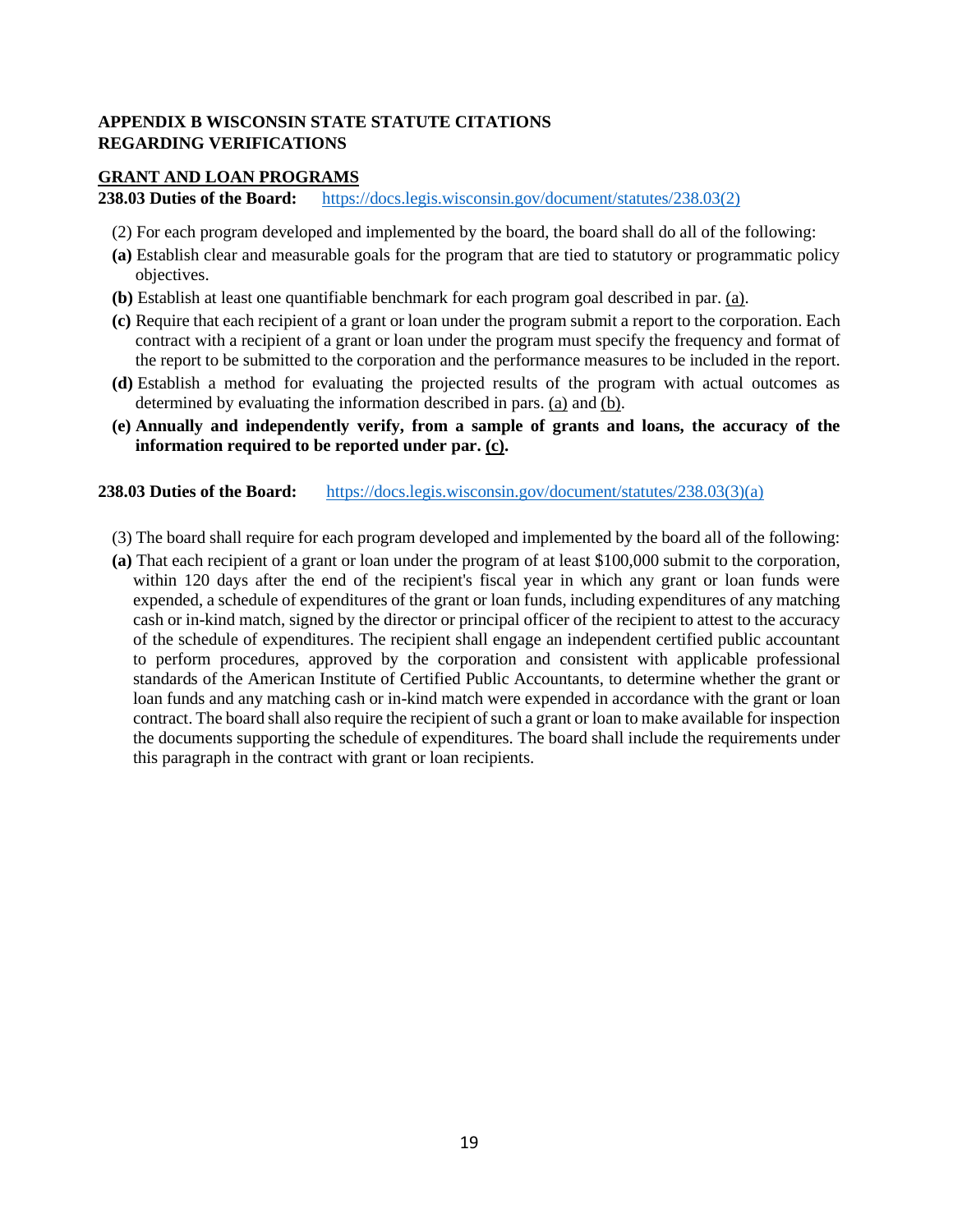#### <span id="page-19-0"></span>**TAX CREDIT PROGRAMS**

#### **238.16 Jobs Tax Credit:** [https://docs.legis.wisconsin.gov/document/statutes/238.16\(5\)\(e\)](https://docs.legis.wisconsin.gov/document/statutes/238.16(5)(e))

The corporation shall **annually verify the information submitted to the corporation** by the person claiming tax benefits under ss.  $71.07 (3q)$ ,  $71.28 (3q)$ , and  $71.47 (3q)$ .

#### **238.23 Technology Zones:** [https://docs.legis.wisconsin.gov/document/statutes/238.23\(4\)\(b\)](https://docs.legis.wisconsin.gov/document/statutes/238.23(4)(b))

The corporation shall **annually verify information submitted to the corporation** under ss. [71.07](https://docs.legis.wisconsin.gov/document/statutes/71.07(2dm))   $(2dm)$ ,  $(2dx)$ , and  $(3g)$ ,  $71.28$   $(1dm)$ ,  $(1dx)$ , and  $(3g)$ , and  $71.47$   $(1dm)$ ,  $(1dx)$ , and  $(3g)$ .

#### **238.306 Responsibilities of the Corporation:**

[https://docs.legis.wisconsin.gov/document/statutes/238.306\(1\)\(a\)](https://docs.legis.wisconsin.gov/document/statutes/238.306(1)(a))

**Annually verify information submitted to the department of revenue** under ss. [71.07 \(2dy\),](https://docs.legis.wisconsin.gov/document/statutes/71.07(2dy)) [71.28](https://docs.legis.wisconsin.gov/document/statutes/71.28(1dy))  [\(1dy\),](https://docs.legis.wisconsin.gov/document/statutes/71.28(1dy)) [71.47 \(1dy\),](https://docs.legis.wisconsin.gov/document/statutes/71.47(1dy)) and [76.637](https://docs.legis.wisconsin.gov/document/statutes/76.637) by persons certified under s. [238.301 \(2\)](https://docs.legis.wisconsin.gov/document/statutes/238.301(2)) and eligible to receive tax benefits under s. [238.303.](https://docs.legis.wisconsin.gov/document/statutes/238.303)

#### **238.308 Business Development Tax Credit:** [https://docs.legis.wisconsin.gov/document/statutes/238.308\(5\)\(b\)](https://docs.legis.wisconsin.gov/document/statutes/238.308(5)(b))

The corporation shall **annually verify the information submitted to it** by the person claiming tax benefits under ss. [71.07 \(3y\),](https://docs.legis.wisconsin.gov/document/statutes/71.07(3y)) [71.28 \(3y\),](https://docs.legis.wisconsin.gov/document/statutes/71.28(3y)) and [71.47 \(3y\)](https://docs.legis.wisconsin.gov/document/statutes/71.47(3y))

#### **235.35 Additional Duties of the Corporation:** [https://docs.legis.wisconsin.gov/document/statutes/238.35\(8\)](https://docs.legis.wisconsin.gov/document/statutes/238.35(8))

**Annually verify information submitted to the corporation** under s. [71.07 \(2dx\),](https://docs.legis.wisconsin.gov/document/statutes/71.07(2dx)) [71.28 \(1dx\),](https://docs.legis.wisconsin.gov/document/statutes/71.28(1dx)) [71.47](https://docs.legis.wisconsin.gov/document/statutes/71.47(1dx))  [\(1dx\),](https://docs.legis.wisconsin.gov/document/statutes/71.47(1dx)) or [76.636.](https://docs.legis.wisconsin.gov/document/statutes/76.636)

#### **238.395 Development Opportunity Zone:**

[https://docs.legis.wisconsin.gov/document/statutes/238.395\(3\)\(d\)](https://docs.legis.wisconsin.gov/document/statutes/238.395(3)(d))

The corporation annually shall **verify information submitted to the corporation** under s. [71.07](https://docs.legis.wisconsin.gov/document/statutes/71.07(2dm))  [\(2dm\)](https://docs.legis.wisconsin.gov/document/statutes/71.07(2dm)) or [\(2dx\),](https://docs.legis.wisconsin.gov/document/statutes/71.07(2dx)) [71.28 \(1dm\)](https://docs.legis.wisconsin.gov/document/statutes/71.28(1dm)) or [\(1dx\),](https://docs.legis.wisconsin.gov/document/statutes/71.28(1dx)) [71.47 \(1dm\)](https://docs.legis.wisconsin.gov/document/statutes/71.47(1dm)) or [\(1dx\),](https://docs.legis.wisconsin.gov/document/statutes/71.47(1dx)) or [76.636.](https://docs.legis.wisconsin.gov/document/statutes/76.636)

#### **238.395 Development Opportunity Zone:**

[https://docs.legis.wisconsin.gov/document/statutes/238.395\(5\)\(d\)](https://docs.legis.wisconsin.gov/document/statutes/238.395(5)(d))

The corporation **annually shall verify information submitted to the corporation** under s. [71.07](https://docs.legis.wisconsin.gov/document/statutes/71.07(2dm))  [\(2dm\)](https://docs.legis.wisconsin.gov/document/statutes/71.07(2dm)) or [\(2dx\),](https://docs.legis.wisconsin.gov/document/statutes/71.07(2dx)) [71.28 \(1dm\)](https://docs.legis.wisconsin.gov/document/statutes/71.28(1dm)) or [\(1dx\),](https://docs.legis.wisconsin.gov/document/statutes/71.28(1dx)) [71.47 \(1dm\)](https://docs.legis.wisconsin.gov/document/statutes/71.47(1dm)) or [\(1dx\),](https://docs.legis.wisconsin.gov/document/statutes/71.47(1dx)) or [76.636.](https://docs.legis.wisconsin.gov/document/statutes/76.636)

#### **238.397 Enterprise Development Zone:**

[https://docs.legis.wisconsin.gov/document/statutes/238.397\(4\)\(g\)](https://docs.legis.wisconsin.gov/document/statutes/238.397(4)(g))

The corporation **annually shall verify information submitted to the corporation** under s. [71.07](https://docs.legis.wisconsin.gov/document/statutes/71.07(2dx))  [\(2dx\),](https://docs.legis.wisconsin.gov/document/statutes/71.07(2dx)) [71.28 \(1dx\),](https://docs.legis.wisconsin.gov/document/statutes/71.28(1dx)) [71.47 \(1dx\),](https://docs.legis.wisconsin.gov/document/statutes/71.47(1dx)) or [76.636.](https://docs.legis.wisconsin.gov/document/statutes/76.636)

#### **238.398 Agricultural Development Zone:**

[https://docs.legis.wisconsin.gov/document/statutes/238.398\(4\)\(b\)](https://docs.legis.wisconsin.gov/document/statutes/238.398(4)(b))

The corporation shall **annually verify information submitted to the corporation** under s. [71.07](https://docs.legis.wisconsin.gov/document/statutes/71.07(2dm))   $(2dm)$  or  $(2dx)$ ,  $71.28$   $(1dm)$  or  $(1dx)$ ,  $71.47$   $(1dm)$  or  $(1dx)$ , or  $76.636$ .

238.399 Enterprise Zone: [https://docs.legis.wisconsin.gov/document/statutes/238.399\(6\)\(f\)](https://docs.legis.wisconsin.gov/document/statutes/238.399(6)(f))